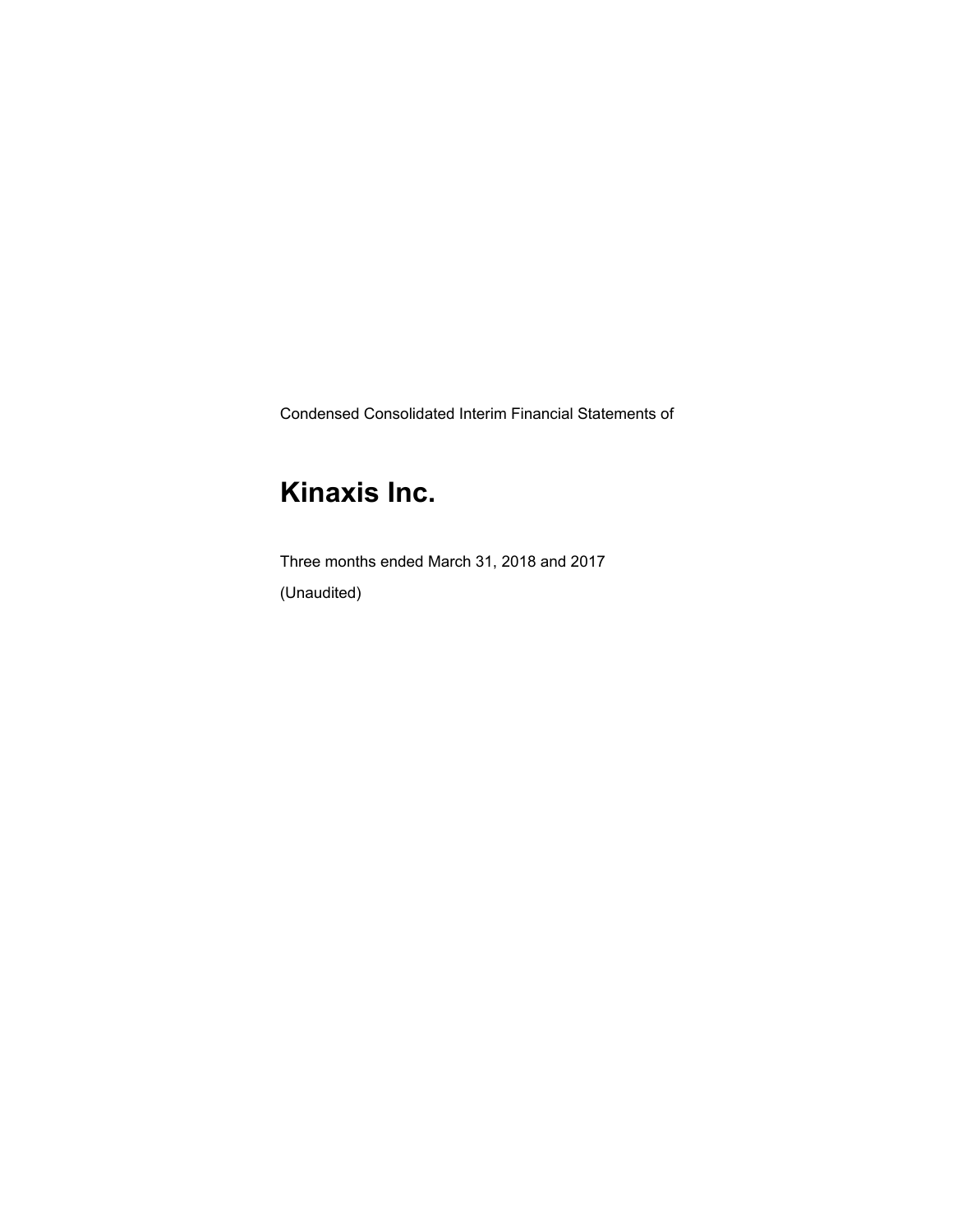Condensed Consolidated Interim Statements of Financial Position

As at March 31, 2018 and December 31, 2017 (Expressed in thousands of U.S. dollars) (Unaudited)

|                                                                              | March 31,<br>2018 | December 31,<br>2017* |
|------------------------------------------------------------------------------|-------------------|-----------------------|
| <b>Assets</b>                                                                |                   |                       |
| Current assets:                                                              |                   |                       |
| Cash and cash equivalents                                                    | \$<br>166,631     | \$<br>158,398         |
| Trade and other receivables (note 4)                                         | 40,898            | 31,783                |
| Investment tax credits recoverable                                           |                   | 911                   |
| Prepaid expenses                                                             | 6,363             | 4,196                 |
| Non-current assets:                                                          | 213,892           | 195,288               |
| Property and equipment (note 5)                                              | 20,933            | 17,350                |
| Right-of-use assets (note 6)                                                 | 11,878            |                       |
| Contract acquisition costs (note 7)                                          | 13,114            |                       |
| Unbilled receivables                                                         | 2,059             |                       |
| Deferred tax assets                                                          | 22                | 55                    |
|                                                                              |                   |                       |
|                                                                              | \$<br>261,898     | \$<br>212,693         |
| Liabilities and Shareholders' Equity<br><b>Current liabilities:</b>          |                   |                       |
| Trade payables and accrued liabilities (note 8)                              | \$<br>16,351      | \$<br>11,176          |
| Deferred revenue (note 9)                                                    | 57,970            | 67,040                |
| Lease obligations (note 10)                                                  | 2,561             |                       |
| Non-current liabilities:                                                     | 76,882            | 78,216                |
| Deferred revenue (note 9)                                                    | 5,974             | 7,745                 |
| Lease obligations (note 10)                                                  | 9,192             |                       |
| Deferred tax liabilities                                                     | 10,340            | 1,944                 |
|                                                                              | 25,506            | 9,689                 |
|                                                                              |                   |                       |
| Shareholders' equity:                                                        |                   |                       |
| Share capital (note 11)                                                      | 112,051           | 108,253               |
| Contributed surplus                                                          | 21,432            | 19,294                |
| Accumulated other comprehensive income (loss)<br>Retained earnings (deficit) | 116<br>25,911     | (284)<br>(2, 475)     |
|                                                                              | 159,510           | 124,788               |
| Contingencies (note 18)                                                      |                   |                       |
|                                                                              | \$<br>261,898     | \$<br>212,693         |
|                                                                              |                   |                       |

See accompanying notes to condensed consolidated interim financial statements.

\* The Company adopted IFRS 15 and 16 as described in Note 3. Under this adoption, the comparative information is not restated.

On behalf of the Board of Directors: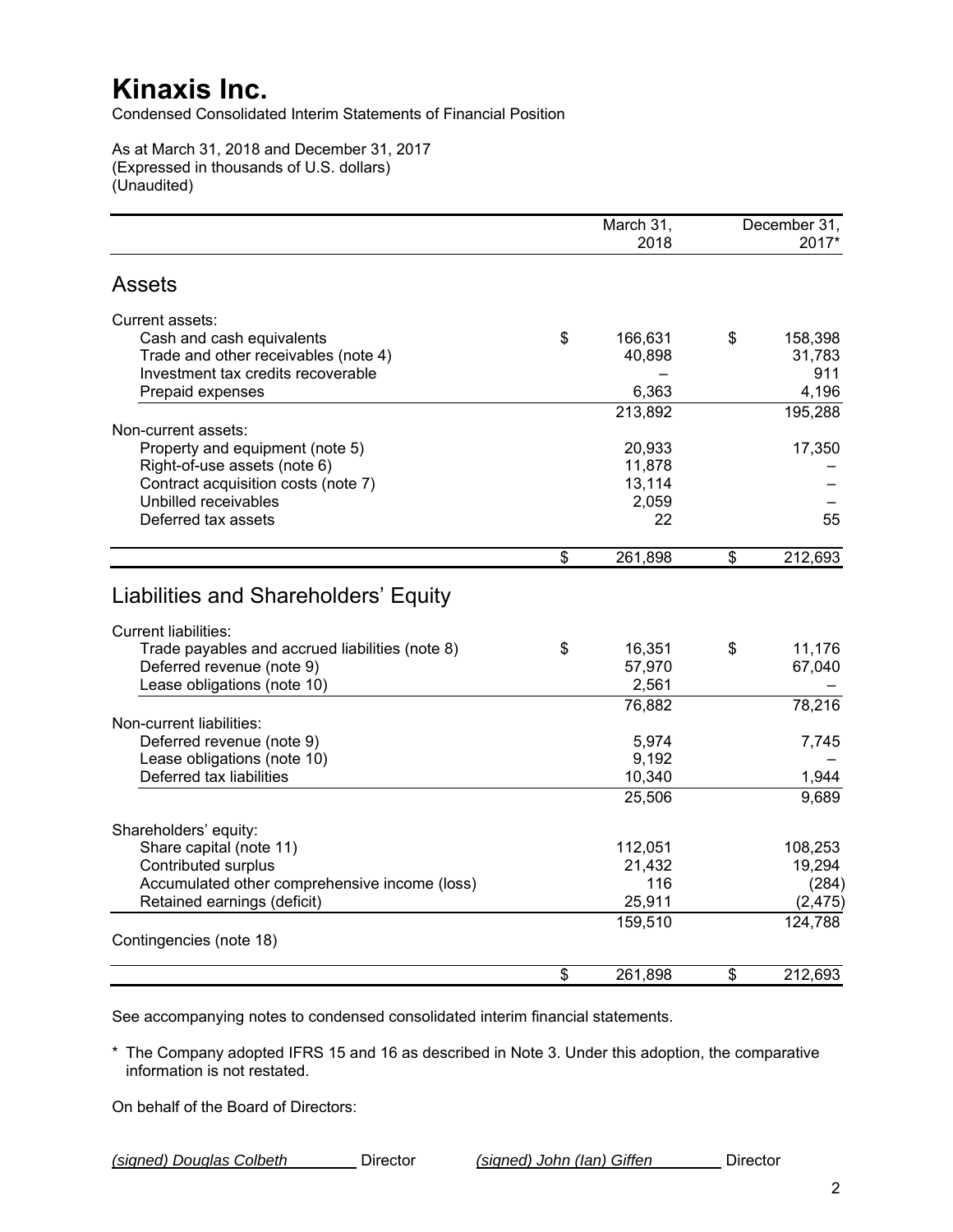Condensed Consolidated Interim Statements of Comprehensive Income

For the three months ended March 31, 2018 and 2017 (Expressed in thousands of U.S. dollars, except share and per share data) (Unaudited)

|                                                                                                          |                                      | 2018             | $2017*$        |
|----------------------------------------------------------------------------------------------------------|--------------------------------------|------------------|----------------|
| Revenue (note 13)                                                                                        | \$                                   | 36,849           | \$<br>32,542   |
| Cost of revenue                                                                                          |                                      | 10,135           | 10,377         |
| Gross profit                                                                                             |                                      | 26,714           | 22,165         |
| Operating expenses:<br>Selling and marketing                                                             |                                      | 7,386            | 6,931          |
| Research and development<br>General and administrative                                                   |                                      | 6,749<br>5,237   | 6,223<br>4,010 |
|                                                                                                          |                                      | 19,372           | 17,164         |
|                                                                                                          |                                      | 7,342            | 5,001          |
| Other income (expense):<br>Foreign exchange gain (loss)<br>Net finance income                            |                                      | 196<br>145       | (11)<br>167    |
|                                                                                                          |                                      | $\overline{341}$ | 156            |
| Profit before income taxes                                                                               |                                      | 7,683            | 5,157          |
| Income tax expense                                                                                       |                                      | 3,130            | 1,931          |
| Profit                                                                                                   |                                      | 4,553            | 3,226          |
| Other comprehensive income:                                                                              |                                      |                  |                |
| Items that are or may be reclassified<br>subsequently to profit or loss:<br>Foreign currency translation |                                      |                  |                |
| differences - foreign operations                                                                         |                                      | 400              | 146            |
| Total comprehensive income                                                                               | $\overline{\boldsymbol{\mathsf{s}}}$ | 4,953            | \$<br>3,372    |
| Basic earnings per share                                                                                 | \$                                   | 0.18             | \$<br>0.13     |
| Weighted average number of basic<br>Common Shares (note 12)                                              |                                      | 25,542,978       | 25,043,512     |
| Diluted earnings per share                                                                               | \$                                   | 0.17             | \$<br>0.12     |
| Weighted average number of diluted<br>Common Shares (note 12)                                            |                                      | 26,667,141       | 26,316,198     |

See accompanying notes to condensed consolidated interim financial statements.

\* The Company adopted IFRS 15 and 16 as described in Note 3. Under this adoption, the comparative information is not restated.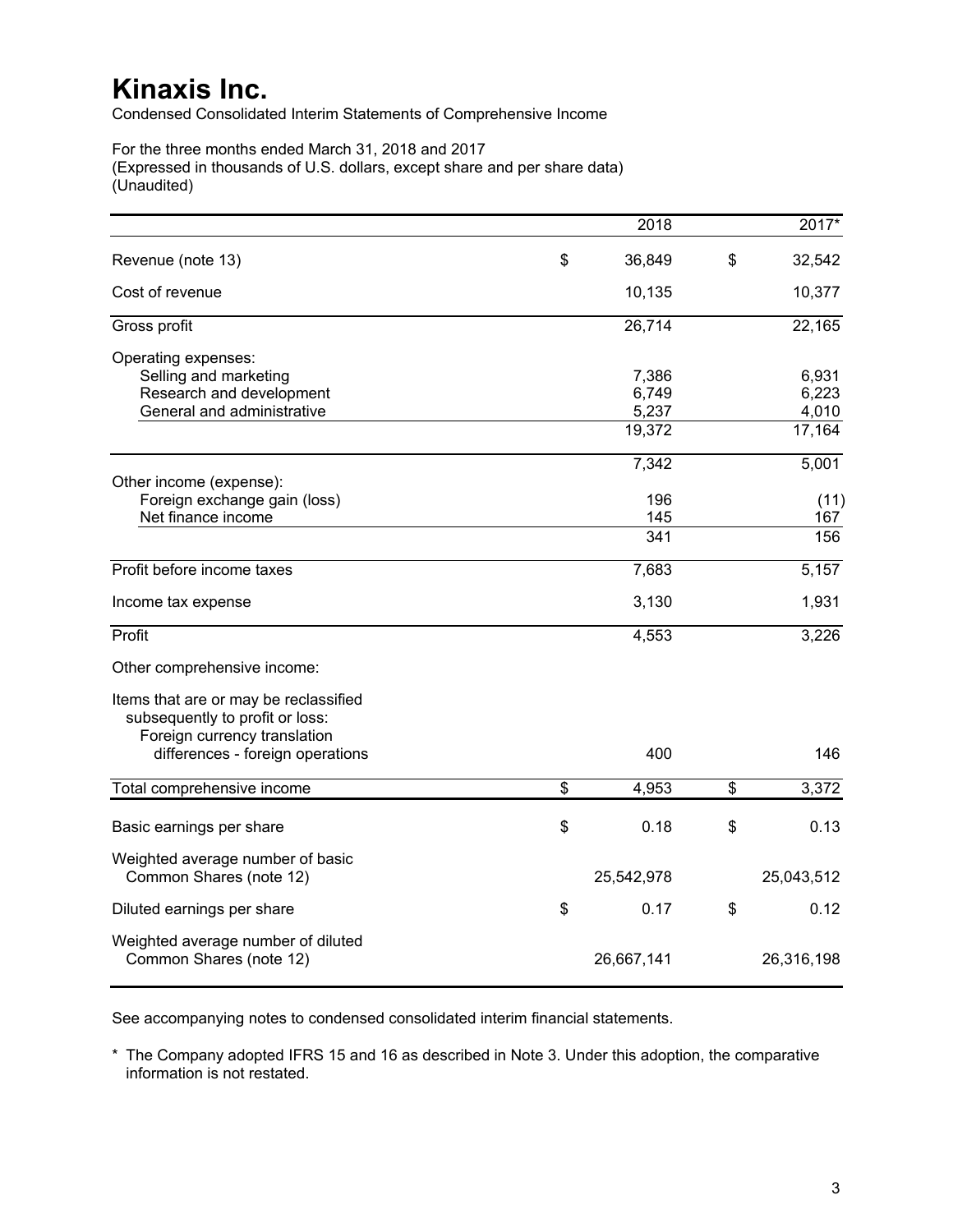Condensed Consolidated Interim Statements of Changes in Shareholders' Equity

For the three months ended March 31, 2018 and 2017 (Expressed in thousands of U.S. dollars) (Unaudited)

|                                                           |                  |                        | Accumulated                             |                                   |                |
|-----------------------------------------------------------|------------------|------------------------|-----------------------------------------|-----------------------------------|----------------|
|                                                           | Share<br>capital | Contributed<br>surplus | other<br>comprehensive<br>income (loss) | Retained<br>earnings<br>(deficit) | Total equity*  |
| Balance, December 31, 2016<br>\$                          | 97,164           | \$<br>13,924           | \$<br>(519)                             | \$<br>(22, 858)                   | \$<br>87,711   |
| Profit<br>Other comprehensive income                      |                  |                        | 146                                     | 3,226                             | 3,226<br>146   |
| Total comprehensive income                                |                  |                        | 146                                     | 3,226                             | 3,372          |
| Share options exercised<br>Share based payments (note 11) | 5,577            | (1,607)<br>2,716       |                                         |                                   | 3,970<br>2,716 |
| Total shareholder transactions                            | 5,577            | 1,109                  |                                         |                                   | 6,686          |
| Balance, March 31, 2017<br>\$                             | 102,741          | \$<br>15,033           | \$<br>(373)                             | \$<br>(19, 632)                   | \$<br>97,769   |
| Balance, December 31, 2017<br>\$                          | 108,253          | \$<br>19,294           | \$<br>(284)                             | \$<br>(2, 475)                    | \$<br>124,788  |
| Adjustment on initial application<br>of IFRS 15 (note 3)  |                  |                        |                                         | 23,833                            | 23,833         |
| Adjusted balance, January 1, 2018                         | 108,253          | 19,294                 | (284)                                   | 21,358                            | 148,621        |
| Profit<br>Other comprehensive income                      |                  |                        | 400                                     | 4,553                             | 4,553<br>400   |
| Total comprehensive income                                |                  |                        | 400                                     | 4,553                             | 4,953          |
| Share options exercised<br>Share based payments (note 11) | 3,798            | (1,020)<br>3,158       |                                         |                                   | 2,778<br>3,158 |
| Total shareholder transactions                            | 3,798            | 2,138                  |                                         |                                   | 5,936          |
| \$<br>Balance, March 31, 2018                             | 112,051          | \$<br>21,432           | \$<br>116                               | \$<br>25,911                      | \$<br>159,510  |

See accompanying notes to condensed consolidated interim financial statements.

\* The Company adopted IFRS 15 and 16 as described in Note 3. Under this adoption, the comparative information is not restated.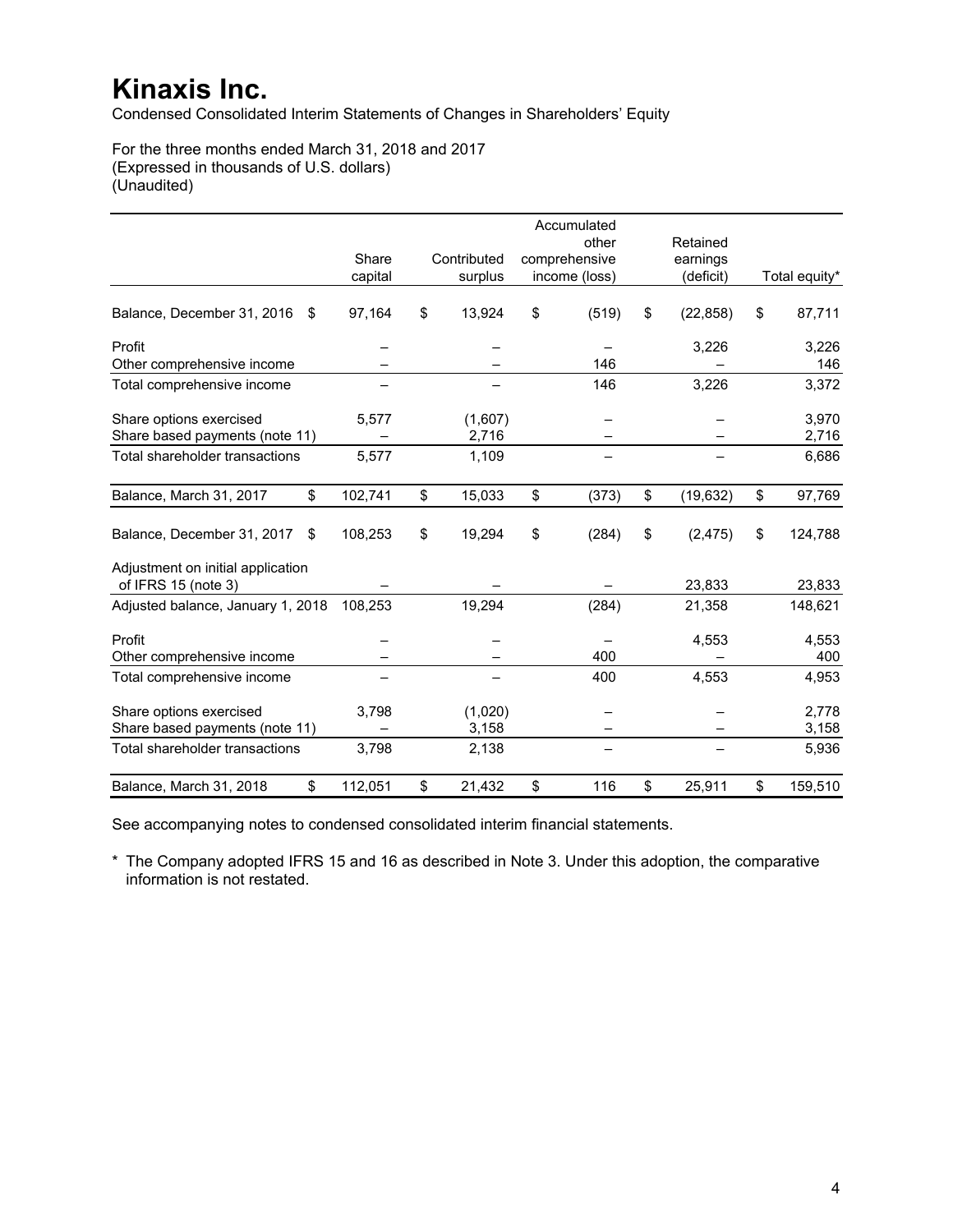Condensed Consolidated Interim Statements of Cash Flows

For the three months ended March 31, 2018 and 2017 (Expressed in thousands of U.S. dollars) (Unaudited)

|                                                        | 2018          | $2017*$       |
|--------------------------------------------------------|---------------|---------------|
| Cash flows from operating activities:                  |               |               |
| Profit                                                 | \$<br>4,553   | \$<br>3,226   |
| Items not affecting cash:                              |               |               |
| Depreciation of property and equipment and             |               |               |
| right-of-use assets (note 14)                          | 1,986         | 788           |
| Share-based payments (note 11)                         | 3,158         | 2,716         |
| Amortization of lease inducement                       |               | (14)          |
| Investment tax credits recoverable                     | 911           | 209           |
| Net finance income                                     | (145)         |               |
| Income tax expense                                     | 3,130         | 1,931         |
| Change in operating assets and liabilities (note 15)   | (1,759)       | 3,334         |
| Interest received                                      | 361           |               |
| Interest paid                                          | (148)         |               |
| Income taxes paid                                      | (1,501)       | (1,931)       |
|                                                        | 10,546        | 10,259        |
| Cash flows used in investing activities:               |               |               |
| Purchase of property and equipment (note 5)            | (4,821)       | (317)         |
| Cash flows from financing activities:                  |               |               |
| Payment of lease obligations (note 10)                 | (748)         |               |
| Common shares issued on exercise of stock options      | 2,778         | 3,970         |
|                                                        | 2,030         | 3,970         |
| Increase in cash and cash equivalents                  | 7,755         | 13,912        |
| Cash and cash equivalents, beginning of year           | 158,398       | 127,910       |
|                                                        |               |               |
| Effects of exchange rates on cash and cash equivalents | 478           | 167           |
| Cash and cash equivalents, end of year                 | \$<br>166,631 | \$<br>141,989 |

See accompanying notes to condensed consolidated interim financial statements.

\* The Company adopted IFRS 15 and 16 as described in Note 3. Under this adoption, the comparative information is not restated.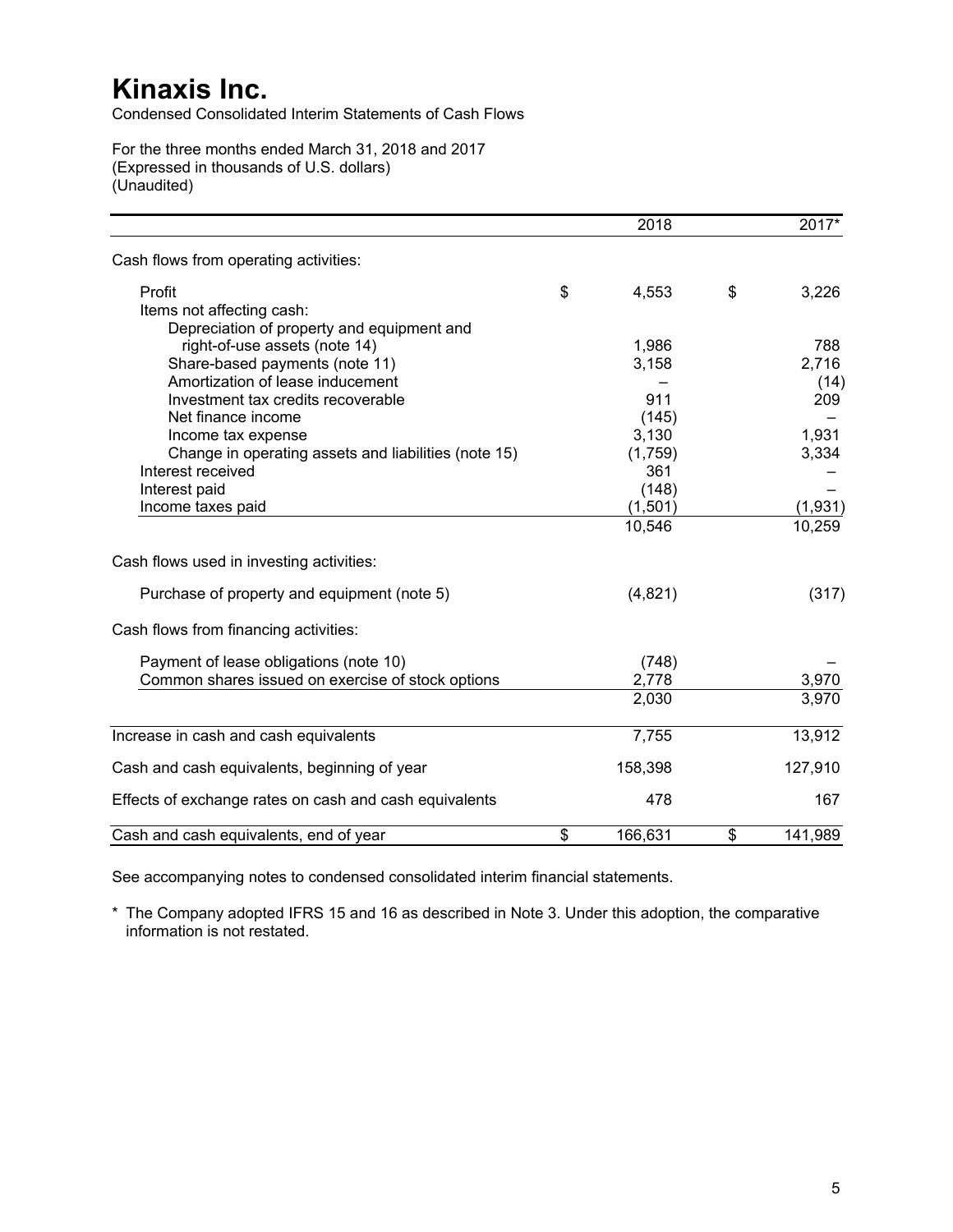Notes to Condensed Consolidated Interim Financial Statements

For the three months ended March 31, 2018 and 2017 (Expressed in thousands of U.S. dollars, except share and per share amounts) (Unaudited)

## **1. Corporate information:**

Kinaxis Inc. ("Kinaxis" or the "Company") is incorporated under the Canada Business Corporations Act and domiciled in Ontario, Canada. The address of the Company's registered office is 700 Silver Seven Road, Ottawa, Ontario. The condensed consolidated interim financial statements of the Company as at March 31, 2018 and for the three months ended March 31, 2018 and 2017 comprise the Company and its subsidiaries.

Kinaxis is a leading provider of cloud-based subscription software that enables its customers to improve and accelerate analysis and decision-making across their supply chain operations. Kinaxis is a global enterprise with offices in Chicago, United States; Tokyo, Japan; Hong Kong, China; Eindhoven, The Netherlands; Seoul, South Korea; and Ottawa, Canada.

## **2. Basis of preparation:**

(a) Statement of compliance:

The unaudited condensed consolidated interim financial statements have been prepared in accordance with International Accounting Standard 34 Interim Financial Reporting as issued by the International Accounting Standards Board ("IASB"). They do not include all the information required for a complete set of financial statements prepared in accordance with International Financial Reporting Standards ("IFRS") and should be read in conjunction with the annual consolidated financial statements of the Company for the year ended December 31, 2017. However, selected explanatory notes are included to explain events and transactions that are significant to an understanding of the changes in the Company's financial position and performance since the last annual consolidated financial statements as at and for the year ended December 31, 2017.

This is the first set of financial statements where IFRS 15, IFRS 16 and IFRS 9 have been applied. Changes to significant accounting policies are described in Note 3.

The unaudited condensed consolidated interim financial statements were authorized for issue by the Board of Directors on May 2, 2018.

(b) Use of estimates and judgments:

In preparing these unaudited condensed consolidated interim financial statements, Management makes judgments, estimates and assumptions that affect the application of accounting policies and the reported amounts of assets and liabilities, income and expense. Actual results may differ from these estimates.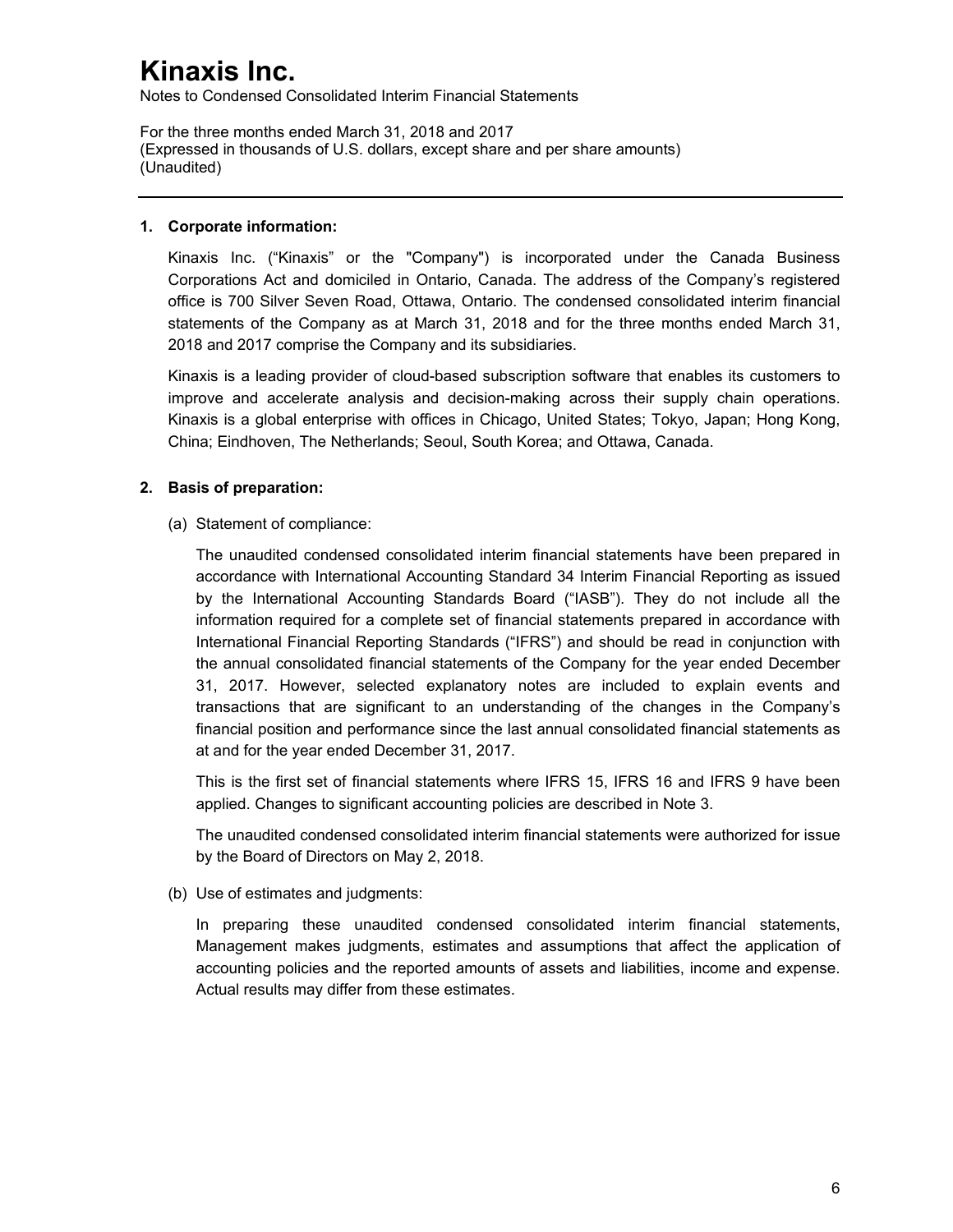Notes to Condensed Consolidated Interim Financial Statements

For the three months ended March 31, 2018 and 2017 (Expressed in thousands of U.S. dollars, except share and per share amounts) (Unaudited)

### **2. Basis of preparation (continued):**

(b) Use of estimates and judgments (continued):

The significant judgments made by Management in applying the Company's accounting policies and the key sources of estimation uncertainty were the same as those that applied to the consolidated financial statements as at and for the year ended December 31, 2017, except for significant judgments and key sources of estimation uncertainty related to the application of IFRS 15, IFRS 16 and IFRS 9, which are described in Note 3.

## **3. Changes in significant accounting policies:**

Except as described below, the accounting policies applied in these unaudited condensed consolidated interim financial statements are the same as those applied in the Company's consolidated financial statements as at and for the year ending December 31, 2017.

The changes in accounting policies will also be reflected in the Company's consolidated financial statements as at and for the year ended December 31, 2018.

(a) IFRS 15: Revenue from Contracts with Customers ("IFRS 15"):

Effective January 1, 2018, the Company adopted IFRS 15. The impact of the transition is shown in note 3(a)(i) below. The Company's accounting policy under IFRS 15 is as follows:

Revenue is recognized upon transfer of control of promised products or services to customers in an amount that reflects the consideration the Company expects to receive in exchange for the products or services. The Company's contracts often include multiple products and services, which are generally capable of being distinct and accounted for as separate performance obligations.

## Nature of products and services

The Company's hosted software-as-a-service ("SaaS") application, which allows customers to use hosted software over the contract period without taking possession of the software, is provided on a subscription basis, and recognized ratably over the contract period, commencing on the date an executed contract exists and the customer has the right-to-use and access to the platform.

On-premise, fixed term subscription licenses and hybrid software subscriptions (where the customer has the option to take the hosted software on-premise) provide the customer with a right-to-use the software as it exists when made available to the customer. Revenue from distinct on-premise subscription licenses is recognized upfront at the point in time when the software is made available to the customer and the right to use the software has commenced. On-premise subscription licenses and hybrid subscriptions are bundled with software maintenance and support services and/or hosting for a term. The license component and maintenance and support/hosting components are each allocated revenue using their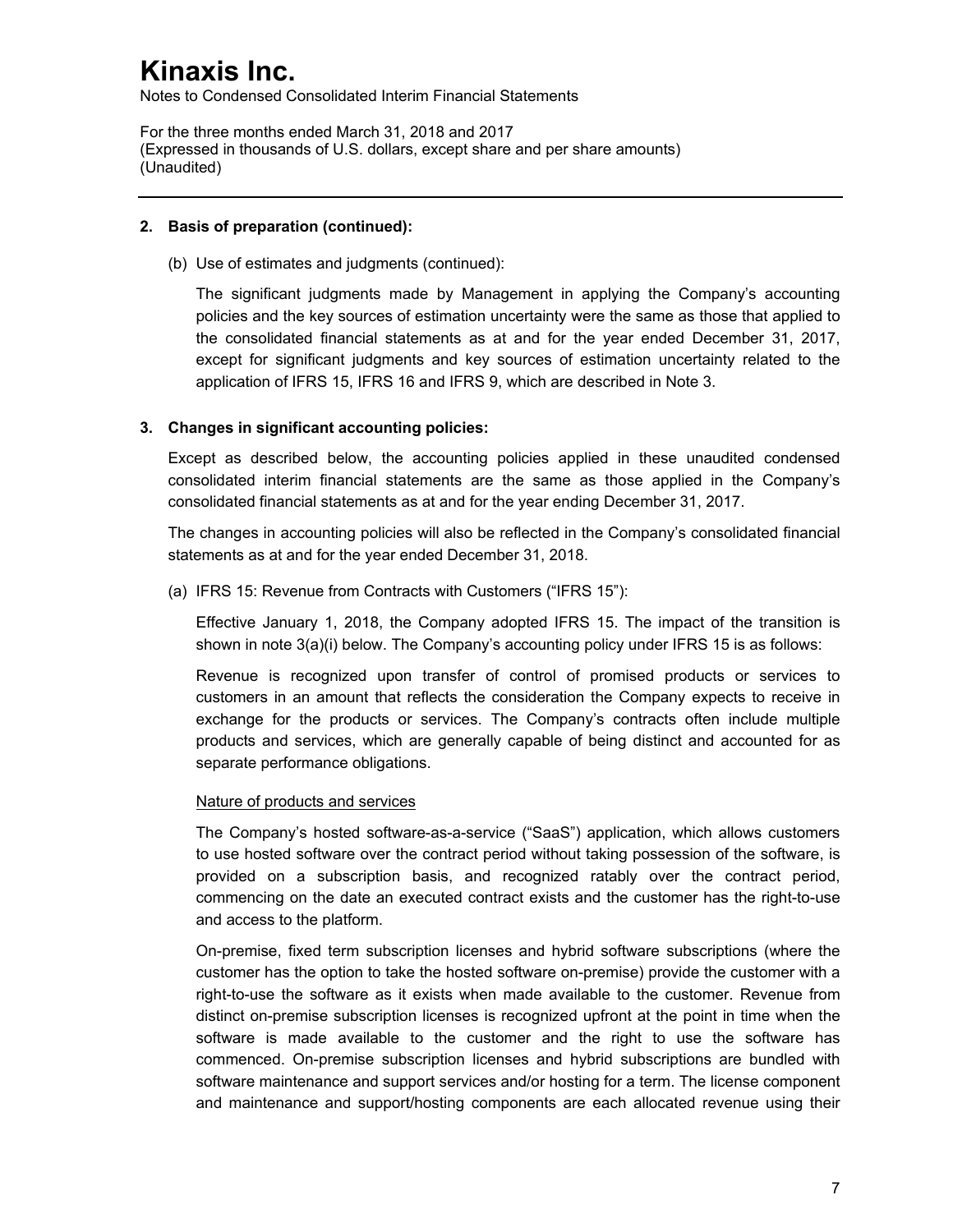Notes to Condensed Consolidated Interim Financial Statements

For the three months ended March 31, 2018 and 2017 (Expressed in thousands of U.S. dollars, except share and per share amounts) (Unaudited)

## **3. Changes in significant accounting policies (continued):**

(a) IFRS 15: Revenue from Contracts with Customers ("IFRS 15") (continued):

relative estimated standalone selling prices (SSP). Revenue allocated to the bundled maintenance and support and hosting is recognized ratably over the term of the maintenance and support services.

Professional services are provided for implementation and configuration of software licenses and SaaS, as well as ongoing technical services and training. Professional services are typically billed on a time and material basis and revenue is recognized over time as the services are performed. For professional services contracts billed on a fixed price basis, revenue is recognized over time based on the proportion of services performed.

Maintenance and support services provided to customers on legacy perpetual software licenses is recognized ratably over the term of the maintenance and support services.

The Company recognizes an asset for the incremental costs of obtaining a contract with a customer if it expect the costs to be recoverable, and has determined that certain sales incentive programs meet the requirements to be capitalized. Capitalized contract acquisition costs are amortized consistent with the pattern of transfer to the customer for the goods and services to which the asset relates. The amortization period includes specifically identifiable contract renewals where there is no substantive renewal commission. The expected customer renewal period is estimated based on the historical life of our customers, which the Company has determined to be six years. The Company applies the practical expedient available under IFRS 15 and does not capitalize incremental costs of obtaining contracts if the amortization period is one year or less.

The timing of revenue recognition often differs from contract payment schedules, resulting in revenue that has been earned but not billed. These amounts are included in unbilled receivables. Amounts billed in accordance with customer contracts, but not yet earned, are recorded and presented as part of deferred revenue.

The Company has elected to apply the practical expedient to not adjust the total consideration over the contract term for the effect of a financing component if the period between the transfer of services to the customer and the customer's payment for these services is expected to be one year or less.

#### Significant judgments and estimates

Contracts with customers often include promises to deliver multiple products and services. Determining whether such bundled products and services are considered i) distinct performance obligations that should be separately recognized, or ii) non-distinct and therefore should be combined with another good or service and recognized as a combined unit of accounting may require significant judgment. In general, the Company's professional services are capable of being distinct as they could be performed by third party service providers and do not involve significant customization of the licensed software.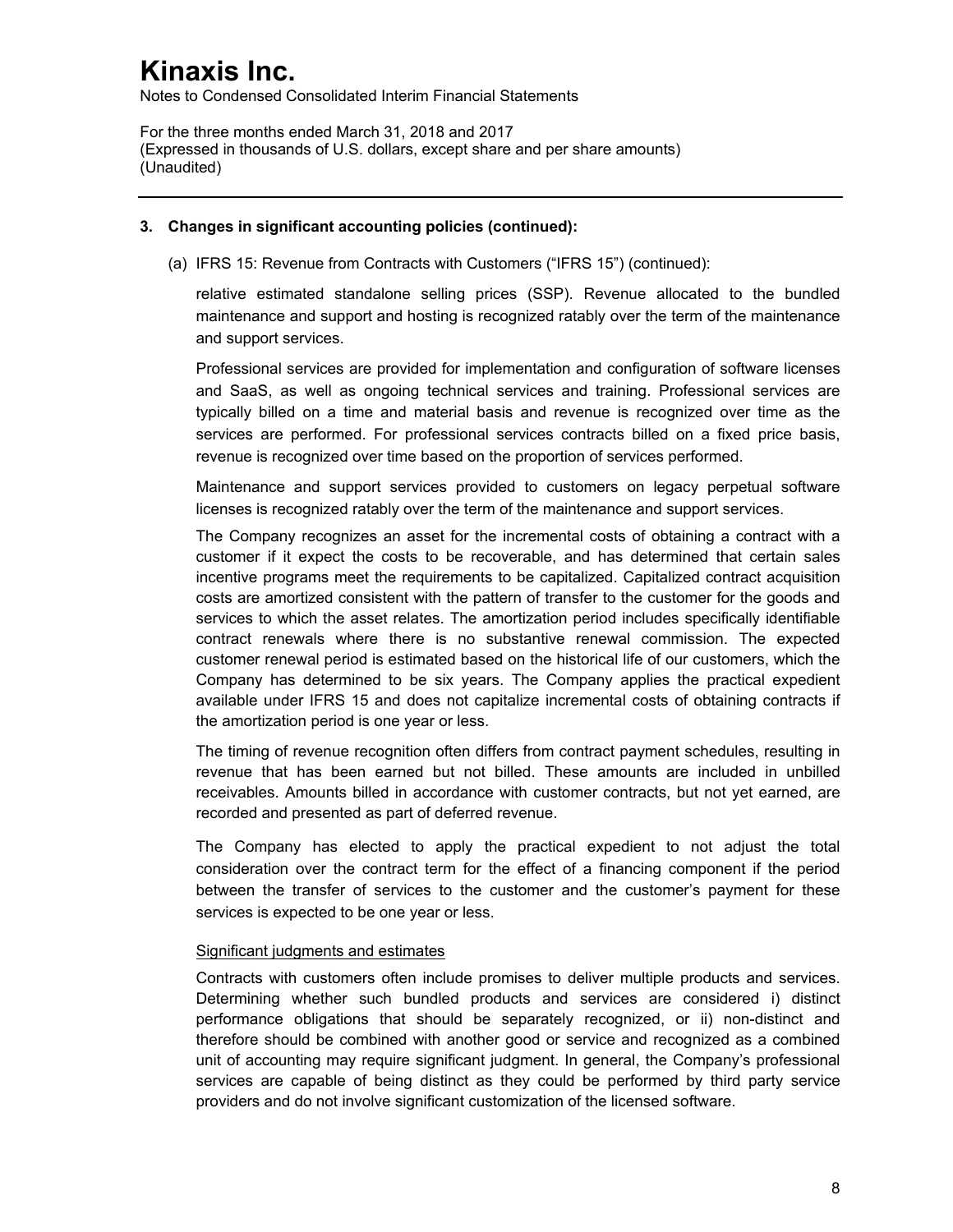Notes to Condensed Consolidated Interim Financial Statements

For the three months ended March 31, 2018 and 2017 (Expressed in thousands of U.S. dollars, except share and per share amounts) (Unaudited)

### **3. Changes in significant accounting policies (continued):**

(a) IFRS 15: Revenue from Contracts with Customers ("IFRS 15") (continued):

The determination of the SSP for distinct performance obligations can also require judgment and estimates. The Company uses a single amount to estimate SSP for bundled items such as subscription licenses and maintenance and support in subscription arrangements that are not sold separately. The Company uses a range of amounts to estimate SSP when it sells each of the products and services separately and needs to determine whether there is a discount that needs to be allocated based on the relative SSP of the various products and services. In general, SSP for maintenance and support bundled in on-premise and hybrid subscription arrangements is established as a percentage of the subscription license fee as supported by third party evidence and internal analysis of similar vendor contracts. SSP for hosting and professional services is established based on observable prices for the same or similar services when sold separately, or estimated using a cost plus margin approach.

(i) Impact of transition to IFRS 15

Effective January 1, 2018, the Company adopted IFRS 15 using the cumulative effect method, with the effect of adopting this standard recognized on January 1, 2018, the date of initial application. Accordingly, the information presented for 2017 has not been restated. It remains as previously reported under IAS 18, IAS 11 and related interpretations.

Adoption of IFRS 15 has not impacted the accounting for the Company's SaaS, professional services or legacy maintenance and support arrangements for the Company's legacy perpetual software licenses. However, adoption has impacted the accounting for the Company's on-premise and hybrid subscription license arrangements, its accounting for contract acquisition costs as well as requiring expanded disclosure on revenue, performance obligations and contract balances.

Prior to adopting IFRS 15, subscription fees for licenses and coterminous maintenance and support and hosting services were combined and recognized ratably over the term of the subscription contract. Under IFRS 15, the fees for on-premise and hybrid subscriptions are separately allocated to each distinct performance obligation. Revenue attributable to the distinct software license component is recognized upfront upon term commencement and revenue allocated to maintenance and support and hosting components is recognized ratably over the term. This results in earlier recognition of revenue for these subscription arrangements.

Prior to adopting IFRS 15, contract acquisition costs, including commissions paid to employees and referral fees to third parties, were expensed upon commencement of the related contract revenue.

Effective January 1, 2018, revenue from SaaS arrangements, maintenance and support from on-premise and hybrid arrangements and hosting services from hybrid arrangements are reported as subscription services revenue. Revenue recognized for the software license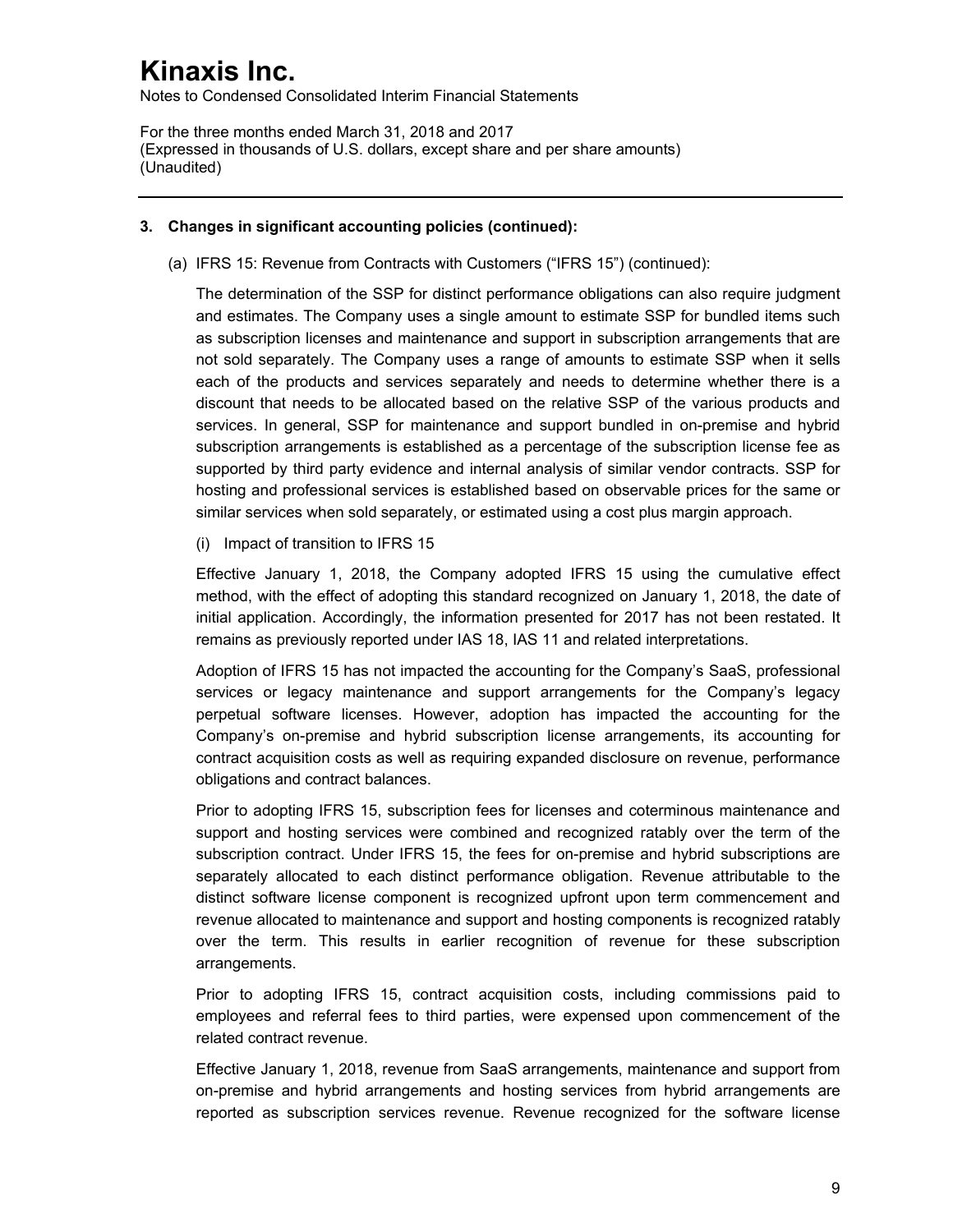Notes to Condensed Consolidated Interim Financial Statements

For the three months ended March 31, 2018 and 2017 (Expressed in thousands of U.S. dollars, except share and per share amounts) (Unaudited)

## **3. Changes in significant accounting policies (continued):**

(a) IFRS 15: Revenue from Contracts with Customers ("IFRS 15") (continued):

component from on-premise arrangements is separately reported as subscription term license revenue. Professional services and revenue from maintenance and support on legacy perpetual licenses arrangements continue to be reported separately.

In its adoption of IFRS 15, the Company has elected to apply the requirements of the new standard only to contracts that are incomplete at the date of initial application. The Company has also elected to apply the contract modification practical expedient and reflect the aggregate effect of all contract modifications prior to the transition date.

The following table summarizes the impact of transition to IFRS 15 on the Company's retained earnings as at January 1, 2018.

|                                                                                                                                                           | Impact of adopting         |                             |
|-----------------------------------------------------------------------------------------------------------------------------------------------------------|----------------------------|-----------------------------|
|                                                                                                                                                           | IFRS 15 at January 1, 2018 |                             |
| Accelerated recognition of on-premise software component<br>Capitalization of previously expensed contract acquisition costs<br>Related income tax impact |                            | 20.919<br>11.514<br>(8,600) |
| Impact at January 1, 2018                                                                                                                                 |                            | 23,833                      |

## (b) IFRS 16: Leases ("IFRS 16"):

Effective January 1, 2018, the Company early adopted IFRS 16, which specifies how to recognize, measure, present and disclose leases. The standard provides a single lessee accounting model, requiring lessees to recognize assets and liabilities for all major leases. The impact of the transition is shown in note 3(b)(i) below. The Company's accounting policy under IFRS 16 is as follows:

At inception of a contract, the Company assesses whether a contract is, or contains, a lease based on whether the contract conveys the right to control the use of an identified asset for a period of time in exchange for consideration.

The Company has elected to apply the practical expedient to account for each lease component and any non-lease components as a single lease component.

The Company recognizes a right-of-use asset and a lease liability at the lease commencement date. The right-of-use asset is initially measured based on the initial amount of the lease liability adjusted for any lease payments made at or before the commencement date, plus any initial direct costs incurred and an estimate of costs to dismantle and remove the underlying asset or to restore the underlying asset or the site on which it is located, less any lease incentives received. The assets are depreciated to the earlier of the end of the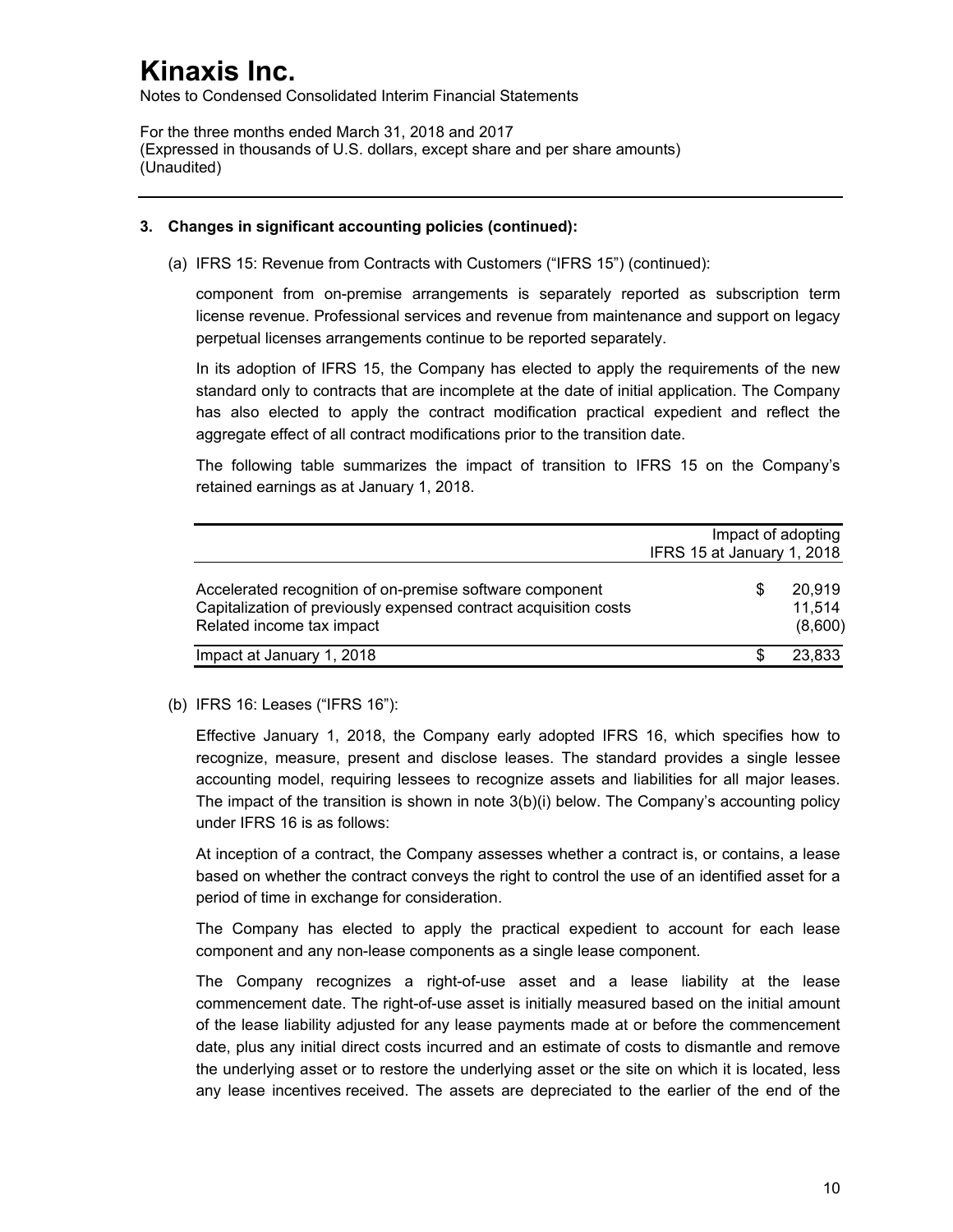Notes to Condensed Consolidated Interim Financial Statements

For the three months ended March 31, 2018 and 2017 (Expressed in thousands of U.S. dollars, except share and per share amounts) (Unaudited)

### **3. Changes in significant accounting policies (continued):**

(b) IFRS 16: Leases ("IFRS 16") (continued):

useful life of the right-of-use asset or the lease term using the straight-line method as this most closely reflects the expected pattern of consumption of the future economic benefits. The lease term includes periods covered by an option to extend if the Company is reasonably certain to exercise that option. Lease terms range from 2 to 6 years for offices and data centres. In addition, the right-of-use asset is periodically reduced by impairment losses, if any, and adjusted for certain remeasurements of the lease liability.

The lease liability is initially measured at the present value of the lease payments that are not paid at the commencement date, discounted using the interest rate implicit in the lease or, if that rate cannot be readily determined, the Company's incremental borrowing rate. Generally, the Company uses its incremental borrowing rate as the discount rate.

The lease liability is measured at amortized cost using the effective interest method. It is remeasured when there is a change in future lease payments arising from a change in an index or rate, if there is a change in the Company's estimate of the amount expected to be payable under a residual value guarantee, or if the Company changes its assessment of whether it will exercise a purchase, extension or termination option.

When the lease liability is remeasured in this way, a corresponding adjustment is made to the carrying amount of the right-of-use asset, or is recorded in profit or loss if the carrying amount of the right-of-use asset has been reduced to zero.

The Company has elected to apply the practical expedient not to recognize right-of-use assets and lease liabilities for short-term leases that have a lease term of 12 months or less and leases of low-value assets. The lease payments associated with these leases is recognized as an expense on a straight-line basis over the lease term.

(i) Impact of transition to IFRS 16

Effective January 1, 2018, the Company early adopted IFRS 16 using the modified retrospective approach and accordingly the information presented for 2017 has not been restated. It remains as previously reported under IAS 17 and related interpretations.

On initial application, the Company has elected to record right-of-use assets based on the corresponding lease liability. Right-of-use assets and lease obligations of \$10,822 were recorded as of January 1, 2018, with no net impact on retained earnings. When measuring lease liabilities, the Company discounted lease payments using its incremental borrowing rate at January 1, 2018. The weighted-average rate applied is 5.5%.

The Company has elected to apply the practical expedient to account for leases for which the lease term ends within 12 months of the date of initial application as short-term leases.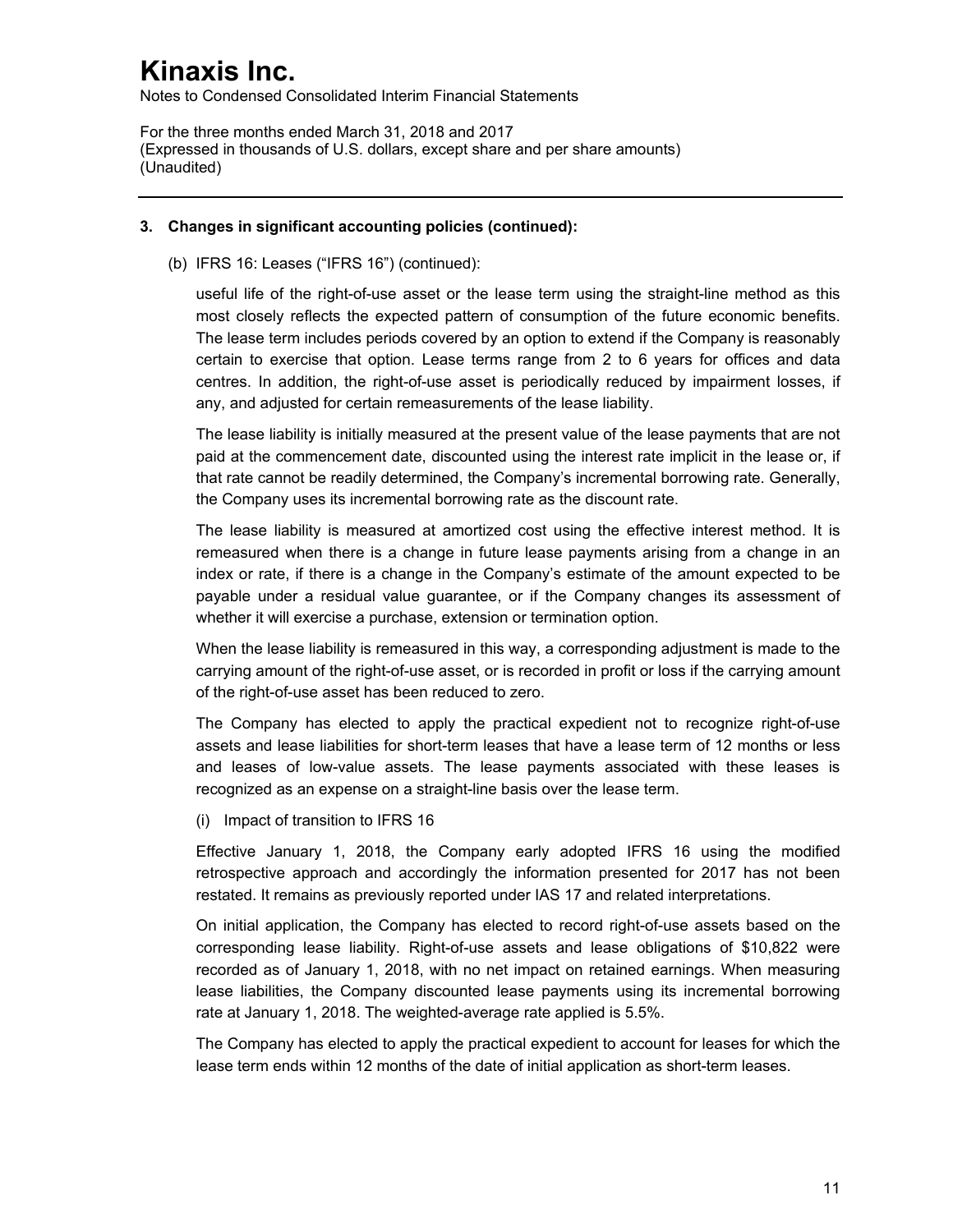Notes to Condensed Consolidated Interim Financial Statements

For the three months ended March 31, 2018 and 2017 (Expressed in thousands of U.S. dollars, except share and per share amounts) (Unaudited)

## **3. Changes in significant accounting policies (continued):**

(b) IFRS 16: Leases ("IFRS 16") (continued):

The Company has elected to apply the practical expedient to grandfather the assessment of which transactions are leases on the date of initial application, as previously assessed under IAS 17 and IFRIC 4. The Company applied the definition of a lease under IFRS 16 to contracts entered into or changed on or after January 1, 2018.

The following table reconciles the Company's operating lease obligations at December 31, 2017, as previously disclosed in the Company's consolidated financial statements, to the lease obligations recognized on initial application of IFRS 16 at January 1, 2018.

| Operating lease commitments at December 31, 2017                   | 11.847 |
|--------------------------------------------------------------------|--------|
| Discounted using the incremental borrowing rate at January 1, 2018 | 10.515 |
| Recognition exemption for short-term leases                        | (23)   |
| Extension options reasonably certain to be exercised               | 330    |
| Lease obligations recognized at January 1, 2018                    | 10.822 |

(c) IFRS 9: Financial Instruments ("IFRS 9"):

Effective January 1, 2018, the Company adopted IFRS 9, which sets out requirements for recognition and measurement, impairment, derecognition and general hedge accounting. This standard simplifies the classification of a financial asset as either at amortized cost or at fair value as opposed to the multiple classifications which were permitted under IAS 39. This standard also requires the use of a single impairment method as opposed to the multiple methods in IAS 39. The approach in IFRS 9 is based on how an entity manages its financial instruments in the context of its business model and the contractual cash flow characteristics of the financial assets. The standard also adds guidance on the classification and measurement of financial liabilities.

Trade and other receivables that were classified as loans and receivables under IAS 39 are classified as financial assets measured at amortized cost. There is no change to the initial measurement of the Company's financial assets. Impairment of financial assets is based on an expected credit loss ("ECL") model under IFRS 9, rather than the incurred loss model under IAS 39. ECLs are a probability-weighted estimate of credit losses. The Company calculated ECLs based on consideration of customer-specific factors and actual credit loss experience over the past five years. As a percentage of revenue, the Company's actual credit loss experience has not been material.

The adoption of IFRS 9 has not had an effect on the Company's accounting policies related to financial liabilities.

There was no material impact of transition to IFRS 9 on the Company's statement of financial position at January 1, 2018 .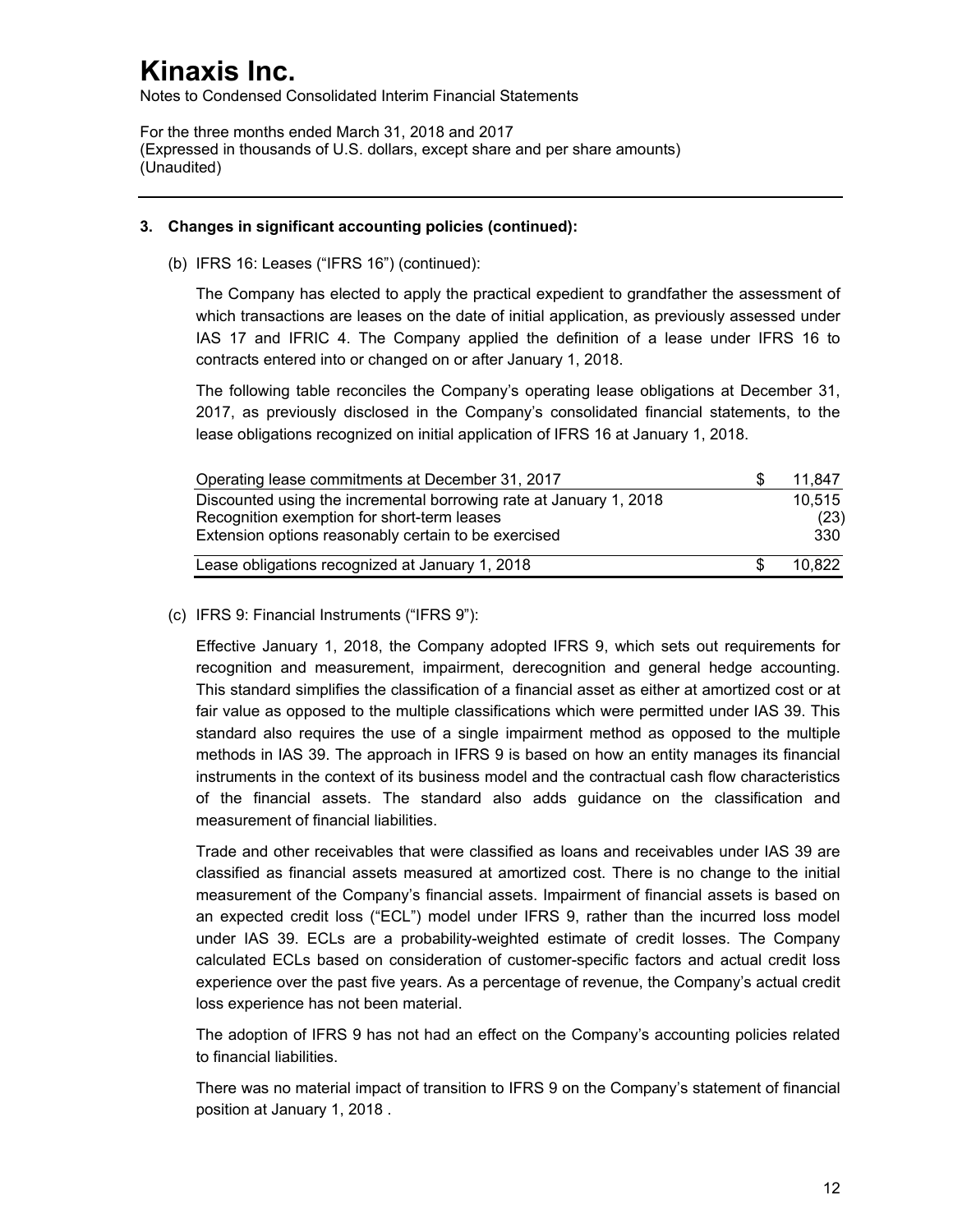Notes to Condensed Consolidated Interim Financial Statements

For the three months ended March 31, 2018 and 2017 (Expressed in thousands of U.S. dollars, except share and per share amounts) (Unaudited)

## **3. Changes in significant accounting policies (continued):**

(d) Impact of adopting IFRS 15 and 16:

The following tables summarize the impact of adopting IFRS 15 and IFRS 16 on the Company's condensed consolidated interim statements of financial position as at March 31, 2018 and its interim statements of comprehensive income for the three months ended March 31, 2018. There was no material impact on the Company's interim statements of cash flows for the three months ended March 31, 2018.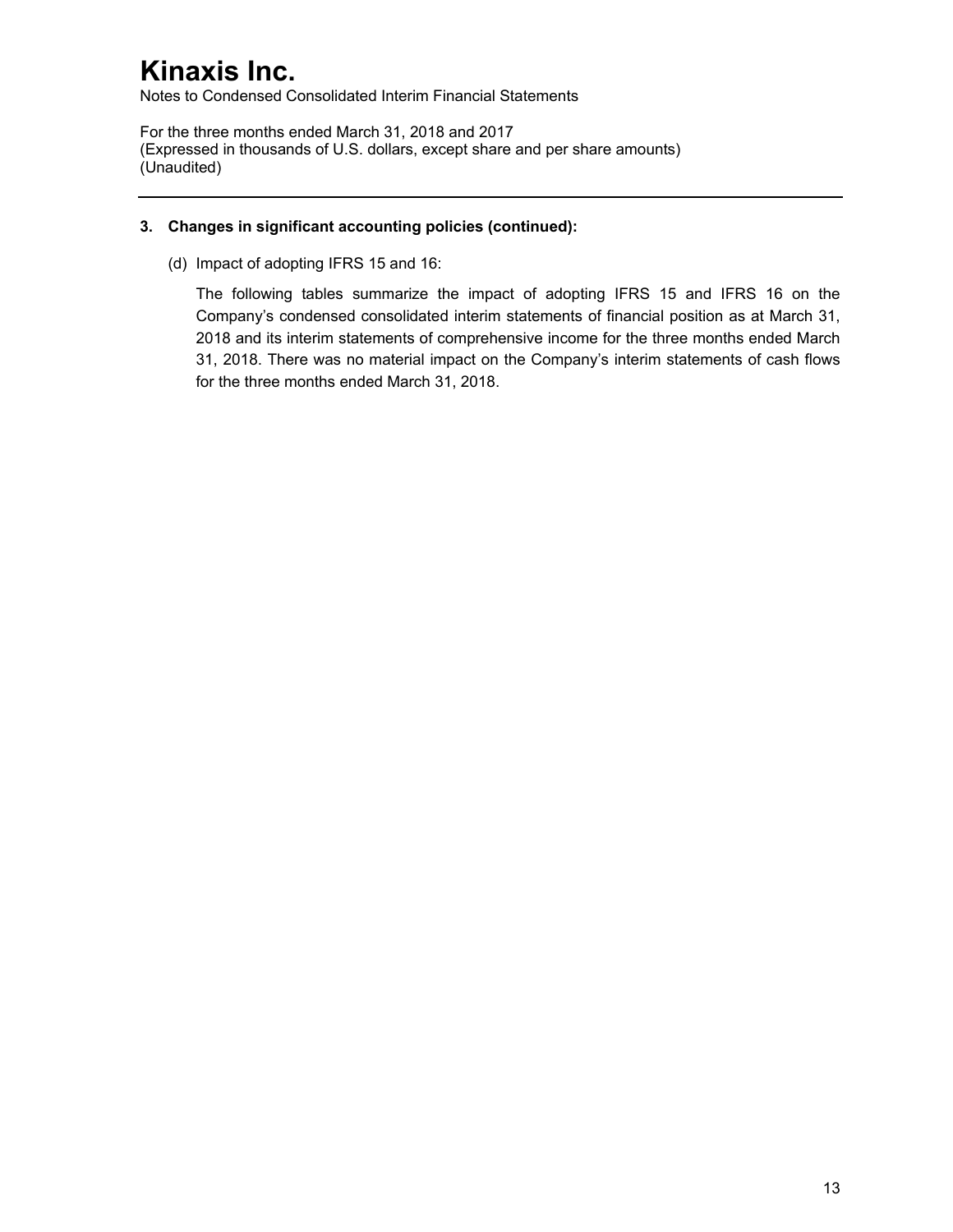Notes to Condensed Consolidated Interim Financial Statements

For the three months ended March 31, 2018 and 2017 (Expressed in thousands of U.S. dollars, except share and per share amounts) (Unaudited)

### **3. Changes in significant accounting policies (continued):**

(d) Impact of adopting IFRS 15 and 16 (continued):

Impact on the condensed consolidated interim statements of financial position as at March 31, 2018:

|                                                   |                  | IFRS 15         | IFRS 16         | Amount without |
|---------------------------------------------------|------------------|-----------------|-----------------|----------------|
|                                                   | As reported      | Adjustment      | Adiustment      | IFRS 15 and 16 |
| Assets                                            |                  |                 |                 |                |
| Current assets:                                   |                  |                 |                 |                |
| Cash and cash equivalents                         | \$<br>166,631    | \$              | \$              | \$<br>166,631  |
| Trade and other receivables                       | 40,898           | (8,638)         |                 | 32,260         |
| Prepaid expenses                                  | 6,363            |                 |                 | 6,363          |
|                                                   | 213,892          | (8,638)         |                 | 205,254        |
| Non-current assets:                               |                  |                 |                 |                |
| Property and equipment                            | 20,933           |                 |                 | 20,933         |
| Right-of-use assets<br>Contract acquisition costs | 11,878<br>13,114 | (13, 114)       | (11, 878)       |                |
| Unbilled receivables                              | 2,059            | (2,059)         |                 |                |
| Deferred tax assets                               | 22               | 54              |                 | 76             |
|                                                   |                  |                 |                 |                |
|                                                   | \$<br>261,898    | \$<br>(23, 757) | \$<br>(11, 878) | \$<br>226,263  |
| <b>Liabilities and Shareholders' Equity</b>       |                  |                 |                 |                |
| <b>Current liabilities:</b>                       |                  |                 |                 |                |
| Trade payables and accrued<br>liabilities         | \$<br>16,351     | \$<br>(1, 125)  | \$<br>(178)     | \$<br>15,048   |
| Deferred revenue                                  | 57,970           | 12,348          |                 | 70,318         |
| Lease obligations                                 | 2,561            |                 | (2, 561)        |                |
|                                                   | 76,882           | 11,223          | (2,739)         | 85,366         |
|                                                   |                  |                 |                 |                |
| Non-current liabilities:                          |                  |                 |                 |                |
| Deferred revenue<br>Lease obligations             | 5,974<br>9,192   | (261)           | (9, 192)        | 5,713          |
| Deferred tax liabilities                          | 10,340           | (9, 387)        | 215             | 1,168          |
|                                                   | 25,506           | (9,648)         | (8,977)         | 6,881          |
|                                                   |                  |                 |                 |                |
| Shareholders' equity:                             |                  |                 |                 |                |
| Share capital                                     | 112,051          |                 |                 | 112,051        |
| Contributed surplus<br>Accumulated other          | 21,432           |                 |                 | 21,432         |
| comprehensive income (loss)                       | 116              | (318)           |                 | (202)          |
| Retained earnings                                 | 25,911           | (25, 014)       | (162)           | 735            |
|                                                   | 159,510          | (25, 332)       | (162)           | 134,016        |
|                                                   | \$<br>261,898    | \$<br>(23, 757) | \$<br>(11, 878) | \$<br>226,263  |
|                                                   |                  |                 |                 |                |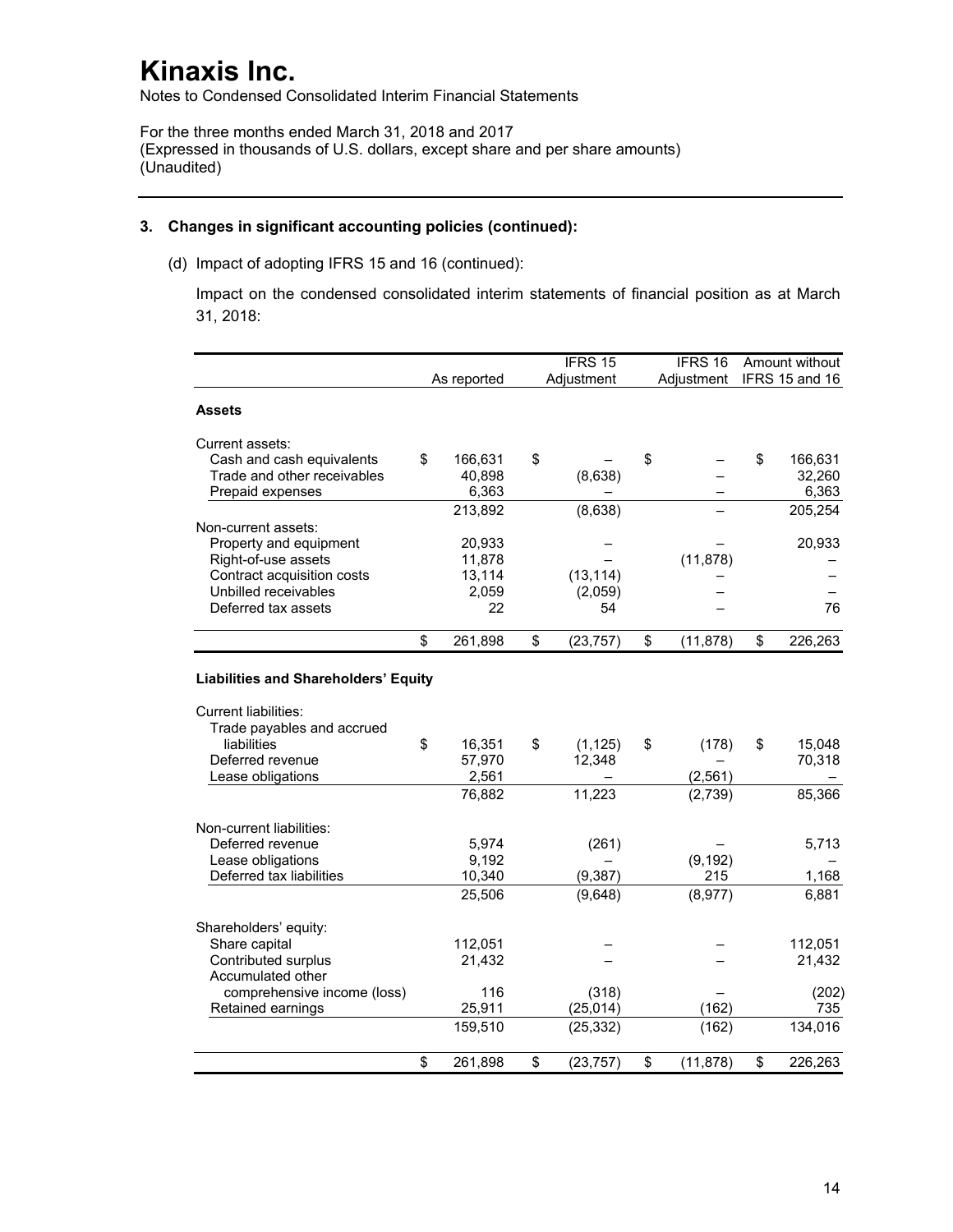Notes to Condensed Consolidated Interim Financial Statements

For the three months ended March 31, 2018 and 2017 (Expressed in thousands of U.S. dollars, except share and per share amounts) (Unaudited)

### **3. Changes in significant accounting policies (continued):**

(d) Impact of adopting IFRS 15 and 16 (continued):

Impact on the condensed consolidated interim statements of comprehensive income for the three months ended March 31, 2018:

|                                                                                                                                         |              | IFRS <sub>15</sub> | IFRS 16      | Amount without |
|-----------------------------------------------------------------------------------------------------------------------------------------|--------------|--------------------|--------------|----------------|
|                                                                                                                                         | As reported  | Adjustment         | Adjustment   | IFRS 15 and 16 |
| Revenue:                                                                                                                                |              |                    |              |                |
| Subscription services                                                                                                                   | \$<br>25,989 | \$<br>3,515        | \$           | \$<br>29,504   |
| Subscription term licenses                                                                                                              | 4,494        | (4, 494)           |              |                |
| Professional services                                                                                                                   | 6,110        |                    |              | 6,110          |
| Maintenance and support                                                                                                                 | 256          |                    |              | 256            |
|                                                                                                                                         | 36,849       | (979)              |              | 35,870         |
| Cost of revenue                                                                                                                         | 10,135       |                    | 55           | 10,190         |
| Gross profit                                                                                                                            | 26,714       | (979)              | (55)         | 25,680         |
| Operating expenses:                                                                                                                     |              |                    |              |                |
| Selling and marketing                                                                                                                   | 7,386        | 1,569              | 4            | 8,959          |
| Research and development                                                                                                                | 6,749        |                    | 29           | 6,778          |
| General and administrative                                                                                                              | 5,237        |                    | 11           | 5,248          |
|                                                                                                                                         | 19,372       | 1,569              | 44           | 20,985         |
|                                                                                                                                         | 7,342        | (2, 548)           | (99)         | 4,695          |
| Other income (expense):                                                                                                                 |              |                    |              |                |
| Foreign exchange gain                                                                                                                   | 196          |                    | (174)        | 22             |
| Net finance income                                                                                                                      | 145          | 68                 | 148          | 361            |
|                                                                                                                                         | 341          | 68                 | (26)         | 383            |
| Profit before income taxes                                                                                                              | 7,683        | (2,480)            | (125)        | 5,078          |
| Income tax expense                                                                                                                      | 3,130        | (1, 299)           | 37           | 1,868          |
| Profit                                                                                                                                  | 4,553        | (1, 181)           | (162)        | 3,210          |
| Other comprehensive income:<br>Items that are or may be reclassified<br>subsequently to profit or loss:<br>Foreign currency translation |              |                    |              |                |
| differences - foreign operations                                                                                                        | 400          | (318)              |              | 82             |
| Total comprehensive income                                                                                                              | \$<br>4,953  | \$<br>(1, 499)     | \$<br>(162)  | \$<br>3,292    |
| Basic earnings per share                                                                                                                | \$<br>0.18   | \$<br>(0.04)       | \$<br>(0.01) | \$<br>0.13     |
| Diluted earnings per share                                                                                                              | \$<br>0.17   | \$<br>(0.04)       | \$<br>(0.01) | \$<br>0.12     |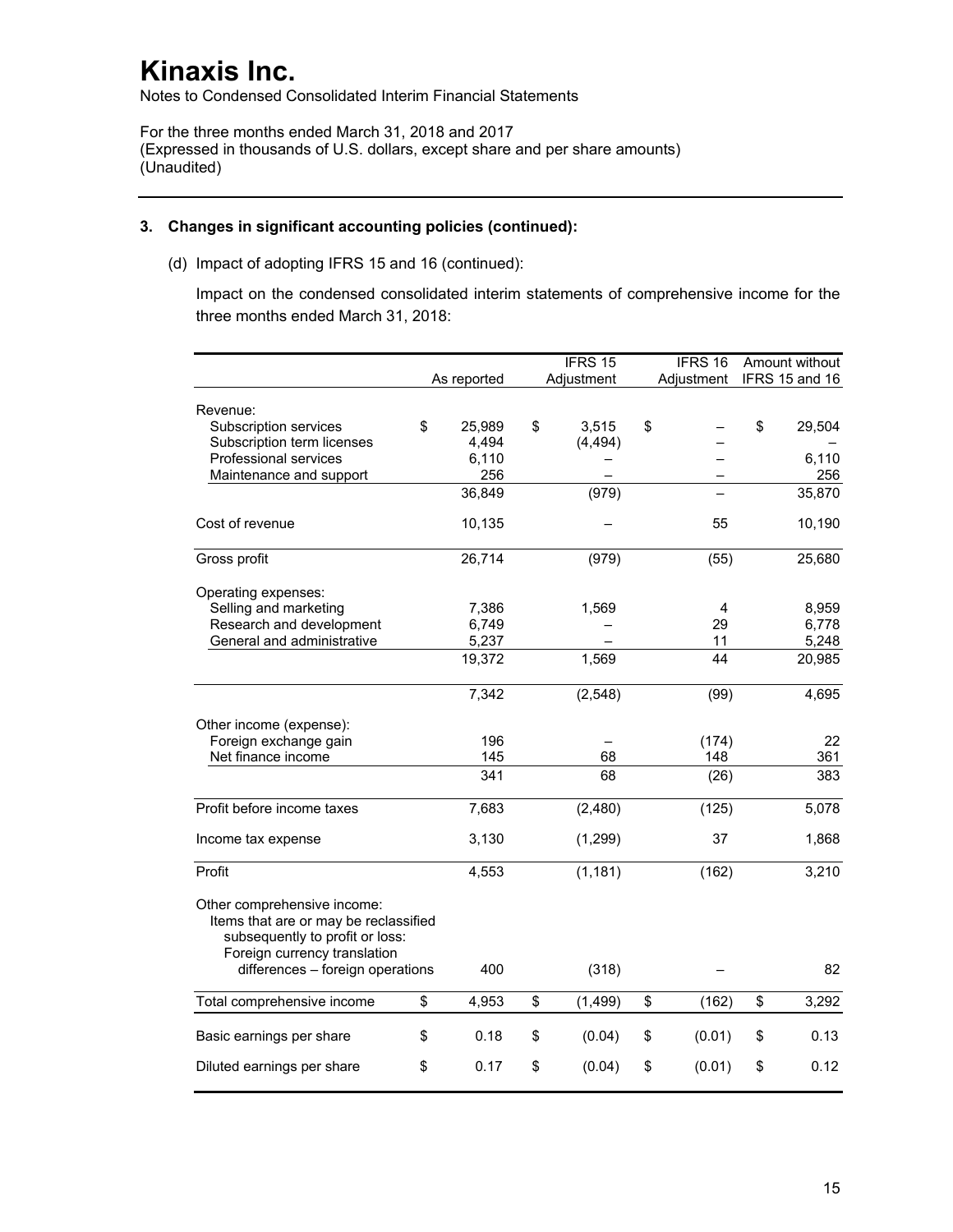Notes to Condensed Consolidated Interim Financial Statements

For the three months ended March 31, 2018 and 2017 (Expressed in thousands of U.S. dollars, except share and per share amounts) (Unaudited)

### **4. Trade and other receivables:**

The following table presents the trade and other receivables for the Company:

|                                                                                |    | March 31,<br>2018               |   | December 31,<br>2017            |
|--------------------------------------------------------------------------------|----|---------------------------------|---|---------------------------------|
| Trade accounts receivable<br>Unbilled receivables<br>Taxes receivable<br>Other | \$ | 28,762<br>9,752<br>667<br>1,717 | S | 28,136<br>1,507<br>665<br>1,966 |
| Allowance for doubtful accounts                                                |    | 40,898                          |   | 32,274<br>(491)                 |
|                                                                                | S. | 40,898                          |   | 31,783                          |

Trade accounts receivable of \$491 were written off during the three months ended March 31, 2018 (year ended December 31, 2017 – no balances written off). Trade and other receivables as at March 31, 2018 and December 31, 2017 include the \$2,532 referenced under Contingencies in Note 18.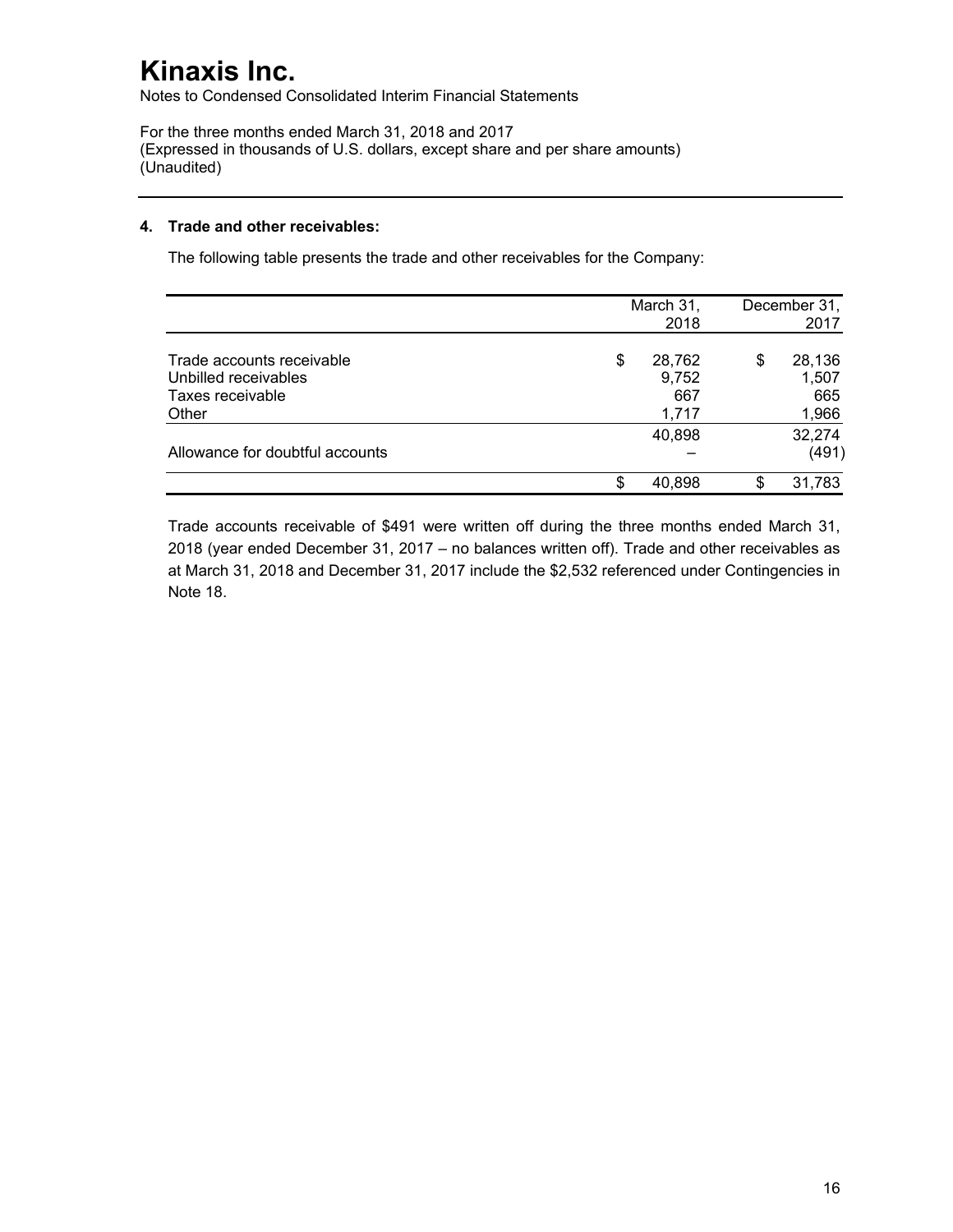Notes to Condensed Consolidated Interim Financial Statements

For the three months ended March 31, 2018 and 2017 (Expressed in thousands of U.S. dollars, except share and per share amounts) (Unaudited)

## **5. Property and equipment:**

The following table presents property and equipment for the Company:

| Cost                                                     |          | Computer<br>equipment |          | Computer<br>software |          | Office<br>furniture and<br>equipment |          | Leasehold<br>improvements |          | Total<br>property and<br>equipment |
|----------------------------------------------------------|----------|-----------------------|----------|----------------------|----------|--------------------------------------|----------|---------------------------|----------|------------------------------------|
| Balance, December<br>31, 2017                            | \$       | 23,827                | \$       | 919                  | \$       | 335                                  | \$       | 3,569                     | \$       | 28,650                             |
| Additions<br>Effects of movement in                      |          | 4,112<br>70           |          | 361                  |          | 55                                   |          | 293<br>3                  |          | 4,821                              |
| exchange rates<br>Balance, March<br>31.2018              | \$       | 28,009                | \$       | 1,280                | \$       | 390                                  | \$       | 3.865                     | \$       | 73<br>33,544                       |
| Accumulated<br>depreciation                              |          | Computer<br>equipment |          | Computer<br>software |          | Office<br>furniture and<br>equipment |          | Leasehold<br>improvements |          | Total<br>property and<br>equipment |
| Balance, December<br>31, 2017                            | \$       | 8,108                 | \$       | 664                  | \$       | 123                                  | \$       | 2.405                     | \$       | 11,300                             |
| Depreciation<br>Effects of movement in<br>exchange rates |          | 1,173<br>6            |          | 48                   |          | 20                                   |          | 64                        |          | 1,305<br>6                         |
| Balance, March<br>31, 2018                               | \$       | 9,287                 | \$       | 712                  | \$       | 143                                  | \$       | 2,469                     | \$       | 12,611                             |
| Carrying<br>value                                        |          | Computer<br>equipment |          | Computer<br>software |          | Office<br>furniture and<br>equipment |          | Leasehold<br>improvements |          | Total<br>property and<br>equipment |
| December 31, 2017<br>March 31, 2018                      | \$<br>\$ | 15,719<br>18,722      | \$<br>\$ | 255<br>568           | \$<br>\$ | 212<br>247                           | \$<br>\$ | 1,164<br>1.396            | \$<br>\$ | 17,350<br>20,933                   |

There were no asset dispositions in the three months ended March 31, 2018 (year ended December 31, 2017 – no proceeds associated with the asset dispositions).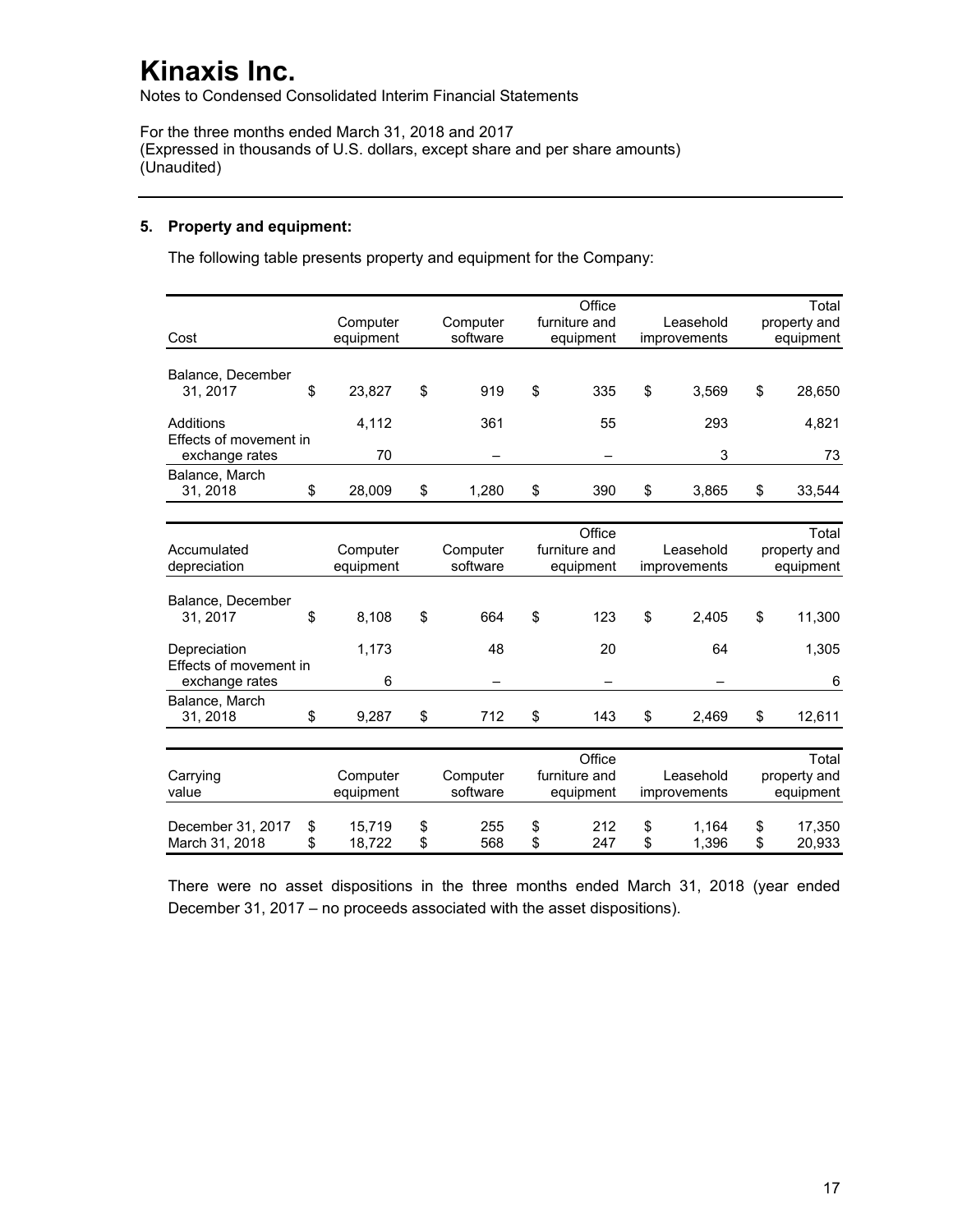Notes to Condensed Consolidated Interim Financial Statements

For the three months ended March 31, 2018 and 2017 (Expressed in thousands of U.S. dollars, except share and per share amounts) (Unaudited)

## **6. Right-of-use assets:**

The following table presents the right-of-use assets for the Company:

|                                                     | Offices     | Data centres   | Total<br>right-of-use<br>assets |
|-----------------------------------------------------|-------------|----------------|---------------------------------|
| Balance, January 1, 2018                            | \$<br>7,515 | \$<br>3,307    | \$<br>10,822                    |
| Additions<br>Depreciation<br>Effects of movement in | (405)       | 1,666<br>(276) | 1,666<br>(681)                  |
| exchange rates                                      | 36          | 35             | 71                              |
| Balance, March 31, 2018                             | \$<br>7,146 | \$<br>4,732    | \$<br>11,878                    |

## **7. Contract acquisition costs:**

The Company's total capitalized contract acquisition costs net of accumulated amortization are \$13,114 as at March 31, 2018 and relate primarily to costs incurred and previously expensed prior to adopting IFRS 15. During the three months ended March 31, 2018, amortization of \$821 and an impairment loss of \$100 were recorded in selling and marketing expenses related to the contract acquisition costs.

## **8. Trade payables and accrued liabilities:**

The following table presents the trade payables and accrued liabilities for the Company:

|                                                                       | March 31,<br>2018             | December 31,<br>2017          |
|-----------------------------------------------------------------------|-------------------------------|-------------------------------|
| Trade accounts payable<br><b>Accrued liabilities</b><br>Taxes payable | \$<br>7,804<br>5,720<br>2,827 | \$<br>3,307<br>5,516<br>2,353 |
|                                                                       | 16.351                        | 11,176                        |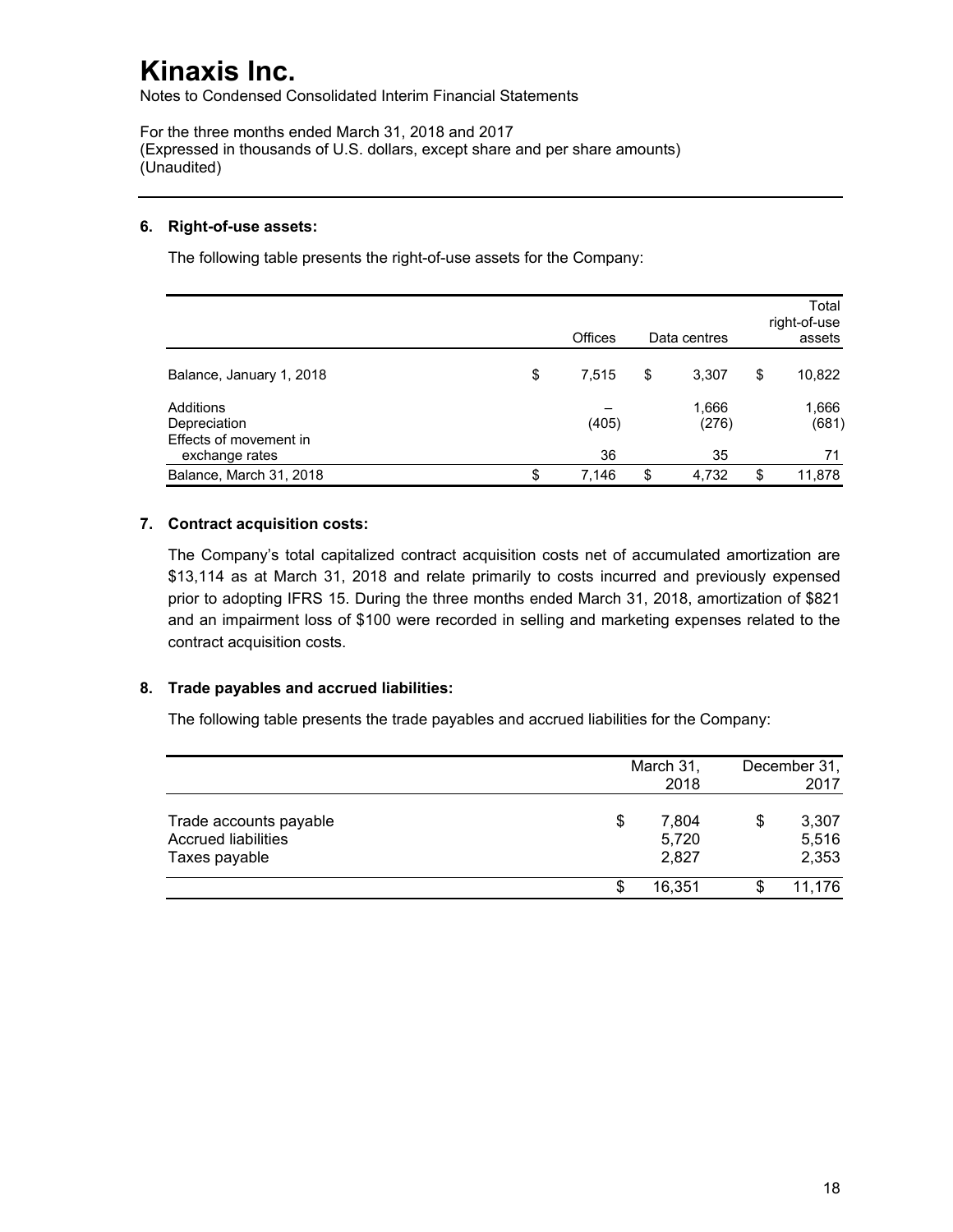Notes to Condensed Consolidated Interim Financial Statements

For the three months ended March 31, 2018 and 2017 (Expressed in thousands of U.S. dollars, except share and per share amounts) (Unaudited)

## **9. Deferred revenue:**

The following table presents changes in the deferred revenue balances for the three months ended March 31:

| Balance, December 31, 2017<br>Adjustment on initial application of IFRS 15                                | \$ | 74,785<br>(11, 146) |
|-----------------------------------------------------------------------------------------------------------|----|---------------------|
| Adjusted balance, January 1, 2018                                                                         |    | 63,639              |
| Amounts invoiced and revenue deferred<br>Recognition of deferred revenue included in the adjusted balance |    | 24.216              |
| at the beginning of the period                                                                            |    | (23, 911)           |
| Balance, March 31, 2018                                                                                   | \$ | 63,944              |
| Current                                                                                                   | S  | 57,970              |
| Non-current                                                                                               | \$ | 5,974               |

### **10. Lease obligations:**

The following table presents the contractual undiscounted cash flows for lease obligations as of March 31:

| Less than one year<br>One to five years | 3.123<br>10.137 |
|-----------------------------------------|-----------------|
| Total undiscounted lease obligations    | 13.260          |

Interest expense on lease obligations for the three months ended March 31, 2018 was \$148. Total cash outflow for leases was \$976, including \$80 for short-term leases. Expenses for leases of low-dollar value items are not material. There are no variable lease payments which are not included in the measurement of lease obligations. All extension options have been included in the measurement of lease obligations.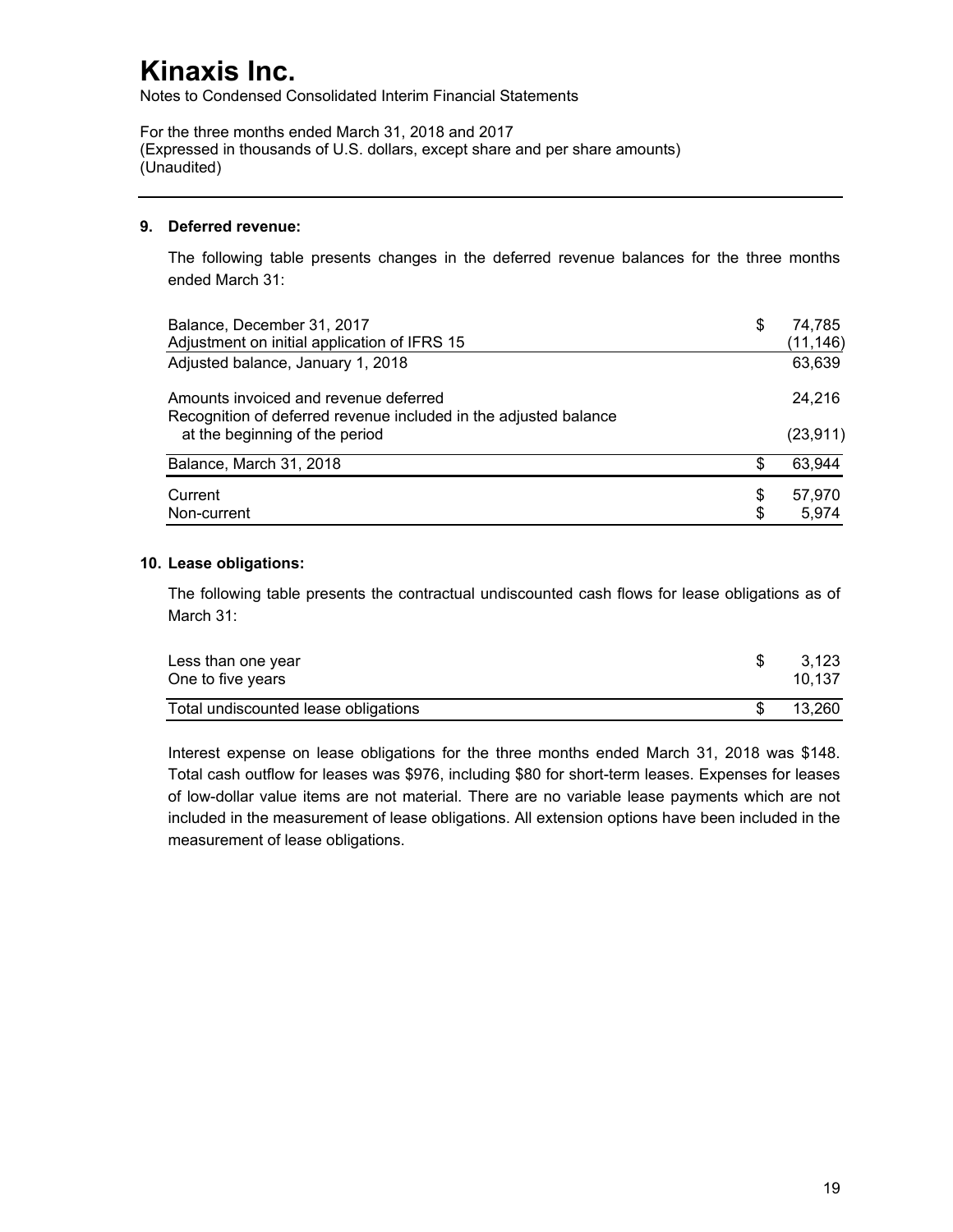Notes to Condensed Consolidated Interim Financial Statements

For the three months ended March 31, 2018 and 2017 (Expressed in thousands of U.S. dollars, except share and per share amounts) (Unaudited)

### **11. Share capital:**

#### *Authorized*

The Company is authorized to issue an unlimited number of Common Shares.

*Issued* 

|                                         | Common shares |    |         |  |
|-----------------------------------------|---------------|----|---------|--|
|                                         | <b>Shares</b> |    | Amount  |  |
| Shares outstanding at December 31, 2016 | 24,940,114    | \$ | 97,164  |  |
| Shares issued from exercised options    | 348,146       |    | 5,577   |  |
| Shares outstanding at March 31, 2017    | 25,288,260    | \$ | 102,741 |  |
|                                         |               |    |         |  |
| Shares outstanding at December 31, 2017 | 25,507,922    | \$ | 108,253 |  |
| Shares issued from exercised options    | 131,959       |    | 3,798   |  |
| Shares outstanding at March 31, 2018    | 25,639,881    | \$ | 112,051 |  |

## *Stock options plans*

The following table presents the status of the stock option plans:

|                                       |               | Three months ended |               |                   | Year ended |  |
|---------------------------------------|---------------|--------------------|---------------|-------------------|------------|--|
|                                       |               | March 31, 2018     |               | December 31, 2017 |            |  |
|                                       |               | Weighted           |               |                   | Weighted   |  |
|                                       |               | average            |               |                   | average    |  |
|                                       | <b>Shares</b> | exercise price     | <b>Shares</b> | exercise price    |            |  |
| Options outstanding,                  |               |                    |               |                   |            |  |
| beginning of period                   | 2,232,735     | \$<br>31.92        | 2,459,872     | \$                | 21.42      |  |
| Granted                               | 213,000       | 66.48              | 493.300       |                   | 56.25      |  |
| Exercised                             | (131, 959)    | 21.02              | (512, 874)    |                   | 13.07      |  |
| Forfeited                             |               |                    | (207, 563)    |                   | 29.74      |  |
| Options outstanding,<br>end of period | 2,313,776     | \$<br>34.97        | 2,232,735     | S                 | 31.92      |  |
|                                       |               |                    |               |                   |            |  |
| Options exercisable,<br>end of period | 1,003,075     | \$<br>18.30        | 774.685       | S                 | 14.58      |  |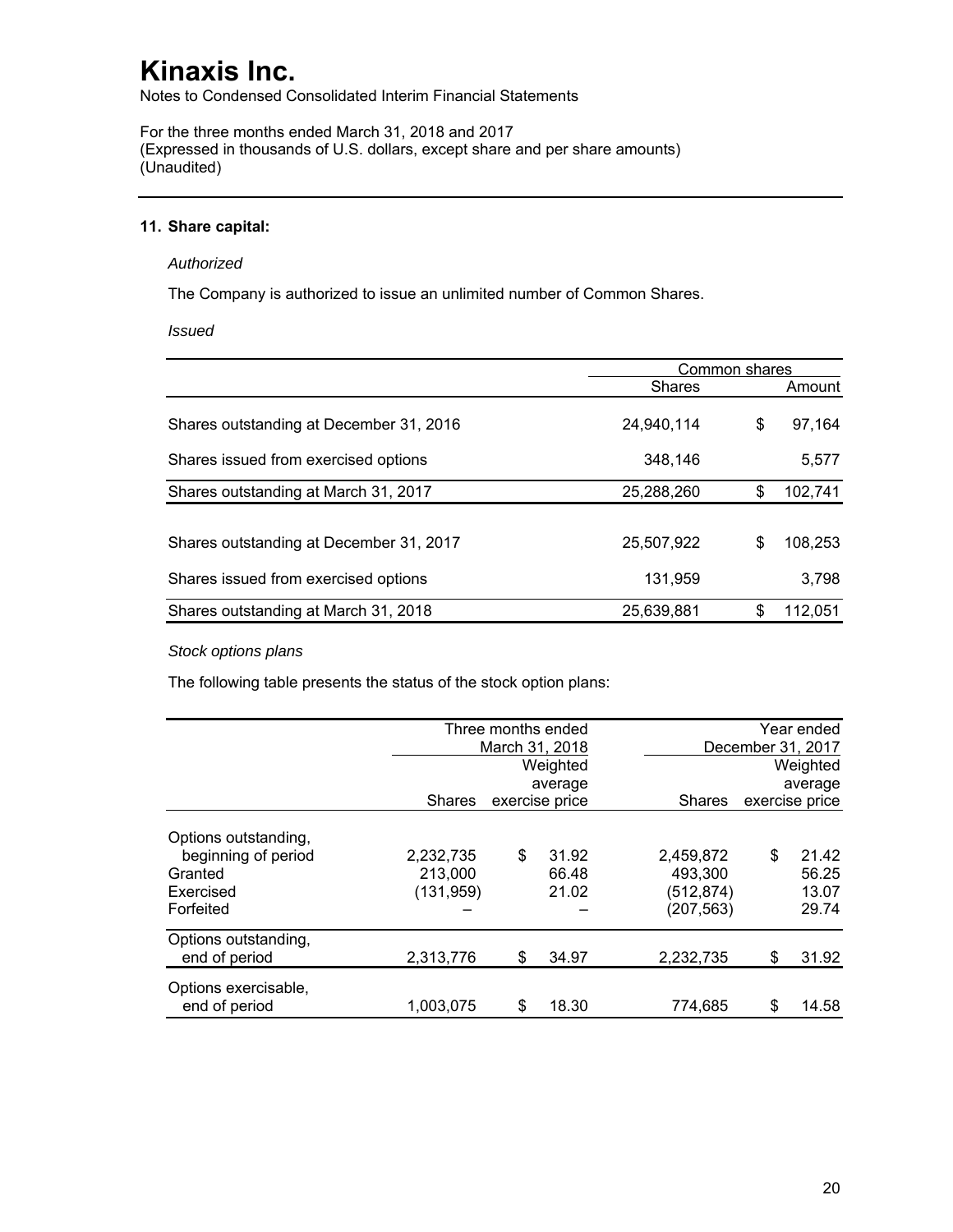Notes to Condensed Consolidated Interim Financial Statements

For the three months ended March 31, 2018 and 2017 (Expressed in thousands of U.S. dollars, except share and per share amounts) (Unaudited)

## **11. Share capital (continued):**

The following table presents information about stock options outstanding at March 31, 2018:

|                    | Options exercisable |                  |             |               |             |
|--------------------|---------------------|------------------|-------------|---------------|-------------|
|                    |                     | Weighted         | Weighted    |               | Weighted    |
| Range              |                     | average          | average     |               | average     |
| of exercise        | Number              | remaining        | exercise    | <b>Number</b> | exercise    |
| prices             | outstanding         | contractual life | price       | exercisable   | price       |
|                    |                     |                  |             |               |             |
| \$<br>1.50 to 3.50 | 286,354             | 3.42             | \$<br>1.81  | 286,354       | \$<br>1.81  |
| 9.00 to 10.50      | 338,120             | 5.86             | 9.73        | 325,620       | 9.72        |
| 12.50 to 14.00     | 57.500              | 6.55             | 13.52       | 22,500        | 13.48       |
| 19.50 to 24.50     | 97,500              | 7.06             | 21.84       | 18,750        | 20.57       |
| 29.50 to 35.50     | 568,250             | 3.23             | 34.36       | 245,250       | 34.38       |
| 46.50 to 50.50     | 301,200             | 3.51             | 48.13       | 53.900        | 47.86       |
| 56,00 to 59,00     | 451,852             | 4.29             | 57.37       | 50,701        | 58.65       |
| 66.00 to 67.00     | 213,000             | 4.93             | 66.91       |               |             |
|                    | 2,313,776           | 4.28             | \$<br>34.97 | 1,003,075     | \$<br>18.30 |

The Company has outstanding stock options issued under its 2010 and 2012 stock option plans. No further options may be granted under the 2010 and 2012 stock option plans. In June 2017, the Company adopted a new Canadian Resident Plan and a new Non-Canadian Resident Plan. Stock options granted under the new plans will have an exercise price equal to or greater than the stock's TSX price at the date of grant as determined by the Board of Directors and the maximum term of these options will be five years. Options are granted periodically and typically vest over four years.

At March 31, 2018, there were 1,814,200 stock options available for grant under the Plans. During the three months ended March 31, 2018, the Company granted 213,000 options (year ended December 31, 2017 – 493,300) and recorded share-based compensation expense of  $$1,829$  (three months ended March 31, 2017 –  $$1,533$ ) related to the vesting of options granted in 2018 and previous years. The per share weighted-average fair value of stock options granted during the three months ended March 31, 2018 was \$18.45 (year ended December 31, 2017 – \$17.15) on the date of grant using the Black Scholes option-pricing model with the following weighted-average assumptions: exercise price is equal to the price of the underlying share, expected dividend yield of 0%, risk-free interest rate of 2.44% (2017 – 1.81%), an expected life of 2 to 5 years (2017 – 2 to 6 years), and estimated volatility of 39% (2017 – 42%). The forfeiture rate was estimated at 10% (2017 – 10%). The forfeiture rate is estimated based upon an analysis of actual forfeitures.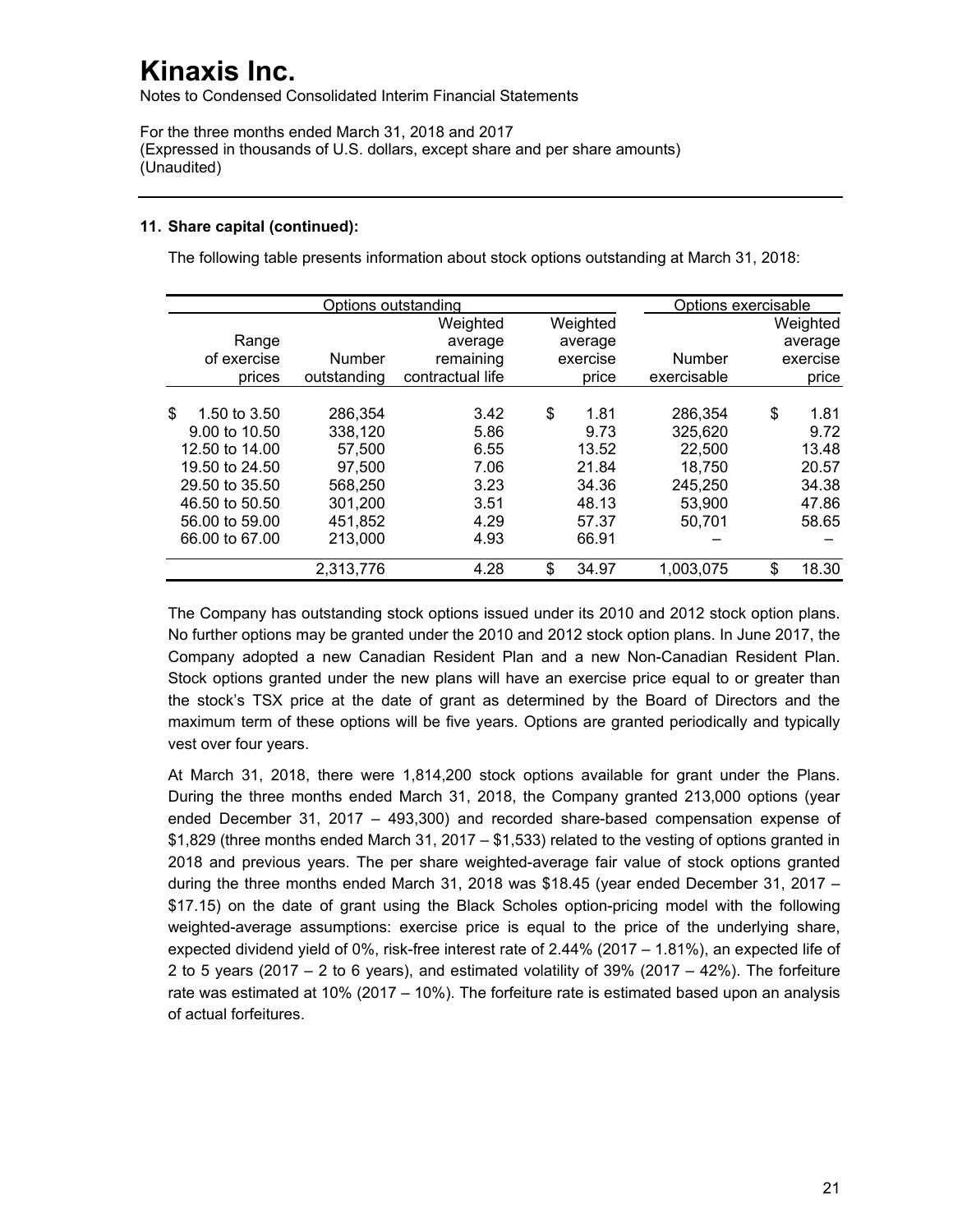Notes to Condensed Consolidated Interim Financial Statements

For the three months ended March 31, 2018 and 2017 (Expressed in thousands of U.S. dollars, except share and per share amounts) (Unaudited)

## **11. Share capital (continued):**

### *Share Unit Plan*

At March 31, 2018, there were 359,333 share units available for grant under the Plan. During the three months ended March 31, 2018, the Company granted 53,000 restricted share units ("RSU") (year ended December 31, 2017 – 45,500) and no RSUs were forfeited (year ended December 31, 2017 – 16,197 RSUs forfeited). At March 31, 2018, there were 98,097 RSUs outstanding (December 31, 2017 – 45,097). Each RSU entitles the participant to receive one Common Share. The RSUs vest over time in three equal annual tranches. The grant date fair value of the RSUs granted during the three months ended March 31, 2018 was \$65.23 per unit (year ended December 31, 2017 – \$55.71) using the fair value of a Common Share at time of grant. The Company recorded share-based compensation expense of \$429 (three months ended March 31, 2017 – \$283) related to the RSUs.

During the three months ended March 31, 2018, the Company granted 13,800 deferred share units ("DSU") (year ended December 31, 2017 – 16,194). At March 31, 2018, there were 51,662 DSUs outstanding (December 31, 2017 – 37,862). Each DSU entitles the participant to receive one Common Share. The DSUs vest immediately as the participants are entitled to the shares upon termination of their service. The fair value of the DSUs granted during the three months ended March 31, 2018 was \$65.23 per unit (year ended December 31, 2017 – \$55.71) using the fair value of a Common Share at time of grant. The Company recorded share-based compensation of \$900 (three months ended March 31, 2017 – \$900) related to the DSUs.

The following table presents the share-based payments expense by function for the three months ended March 31:

|                                                                                                    | 2018                             | 2017                             |
|----------------------------------------------------------------------------------------------------|----------------------------------|----------------------------------|
| Cost of revenue<br>Selling and marketing<br>Research and development<br>General and administrative | \$<br>211<br>992<br>217<br>1,738 | \$<br>321<br>463<br>286<br>1,646 |
|                                                                                                    | 3.158                            | 2,716                            |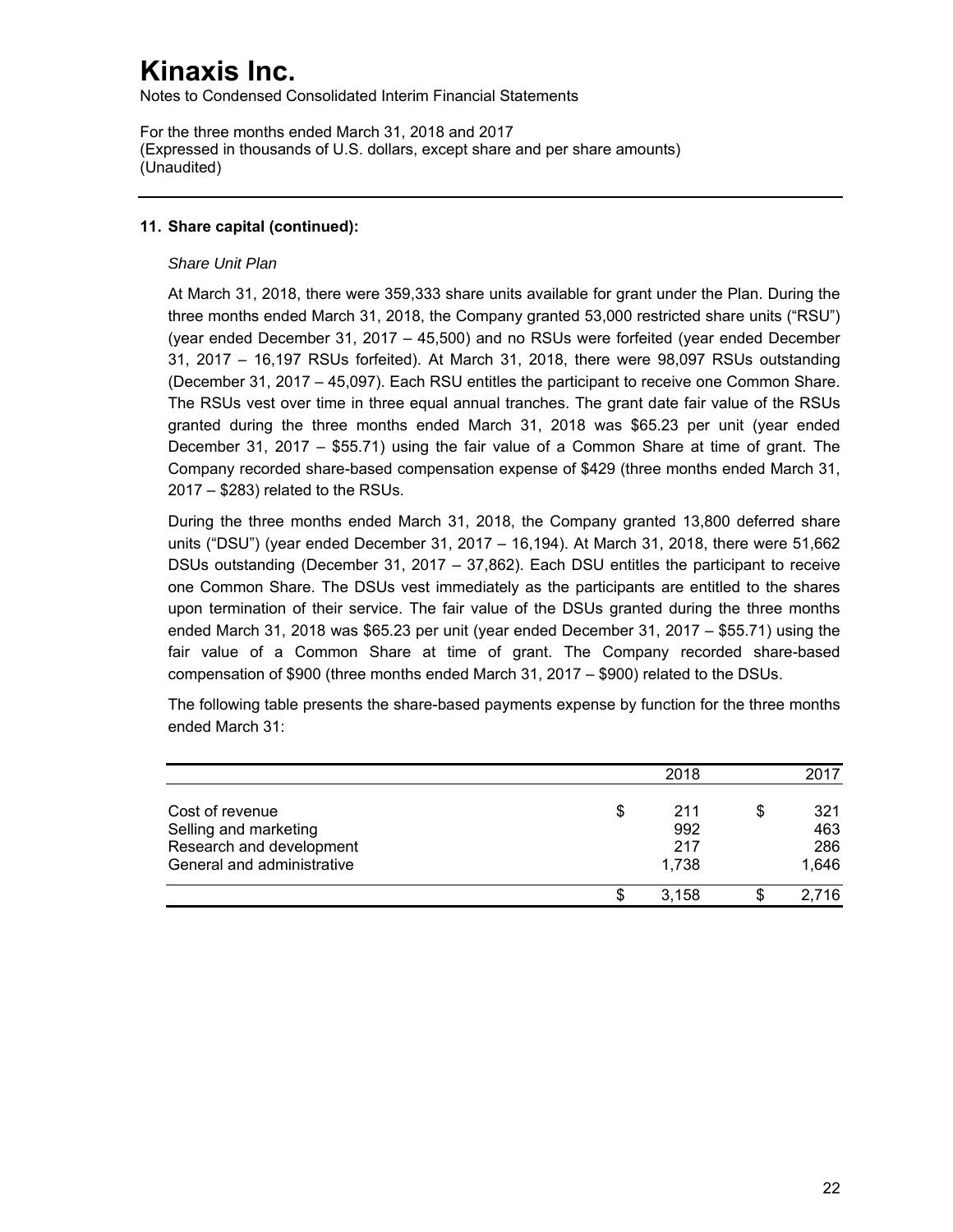Notes to Condensed Consolidated Interim Financial Statements

For the three months ended March 31, 2018 and 2017 (Expressed in thousands of U.S. dollars, except share and per share amounts) (Unaudited)

## **12. Earnings per share:**

The following table summarizes the calculation of the weighted average number of basic and diluted common shares for the three months ended March 31:

|                                                                    | 2018                | 2017                |
|--------------------------------------------------------------------|---------------------|---------------------|
| Issued Common Shares at beginning of period                        | 25,507,922          | 24,940,114          |
| Effect of shares issued from exercise of options                   | 35,056              | 103,398             |
| Weighted average number of basic Common Shares<br>at March 31      | 25,542,978          | 25,043,512          |
| Effect of share options on issue<br>Effect of share units on issue | 1,036,880<br>87,283 | 1,195,751<br>76,935 |
| Weighted average number of diluted Common Shares<br>at March 31    | 26,667,141          | 26,316,198          |

At March 31, 2018, 664,852 (March 31, 2017 – 513,500) options were excluded from the weighted average number of diluted common shares as their effect would have been anti-dilutive.

## **13. Revenue:**

The following table presents the revenue of the Company for the three months ended March 31:

|                            |     | 2018   |   | 2017   |
|----------------------------|-----|--------|---|--------|
| Subscription services      | \$  | 25,989 | S | 23,854 |
| Subscription term licenses |     | 4,494  |   |        |
| Professional services      |     | 6,110  |   | 8,441  |
| Maintenance and support    |     | 256    |   | 247    |
|                            | \$. | 36,849 |   | 32,542 |

The following table presents revenue expected to be recognized in the future related to performance obligations that are unsatisfied (or partially unsatisfied) at March 31, 2018:

|                       | Remainder<br>of 2018 |        |    | 2020 and<br>2019<br>thereafter |    |        |    | Total   |
|-----------------------|----------------------|--------|----|--------------------------------|----|--------|----|---------|
| Subscription services | -SS                  | 70.180 | S. | 71.487                         | \$ | 50.947 | S. | 192.614 |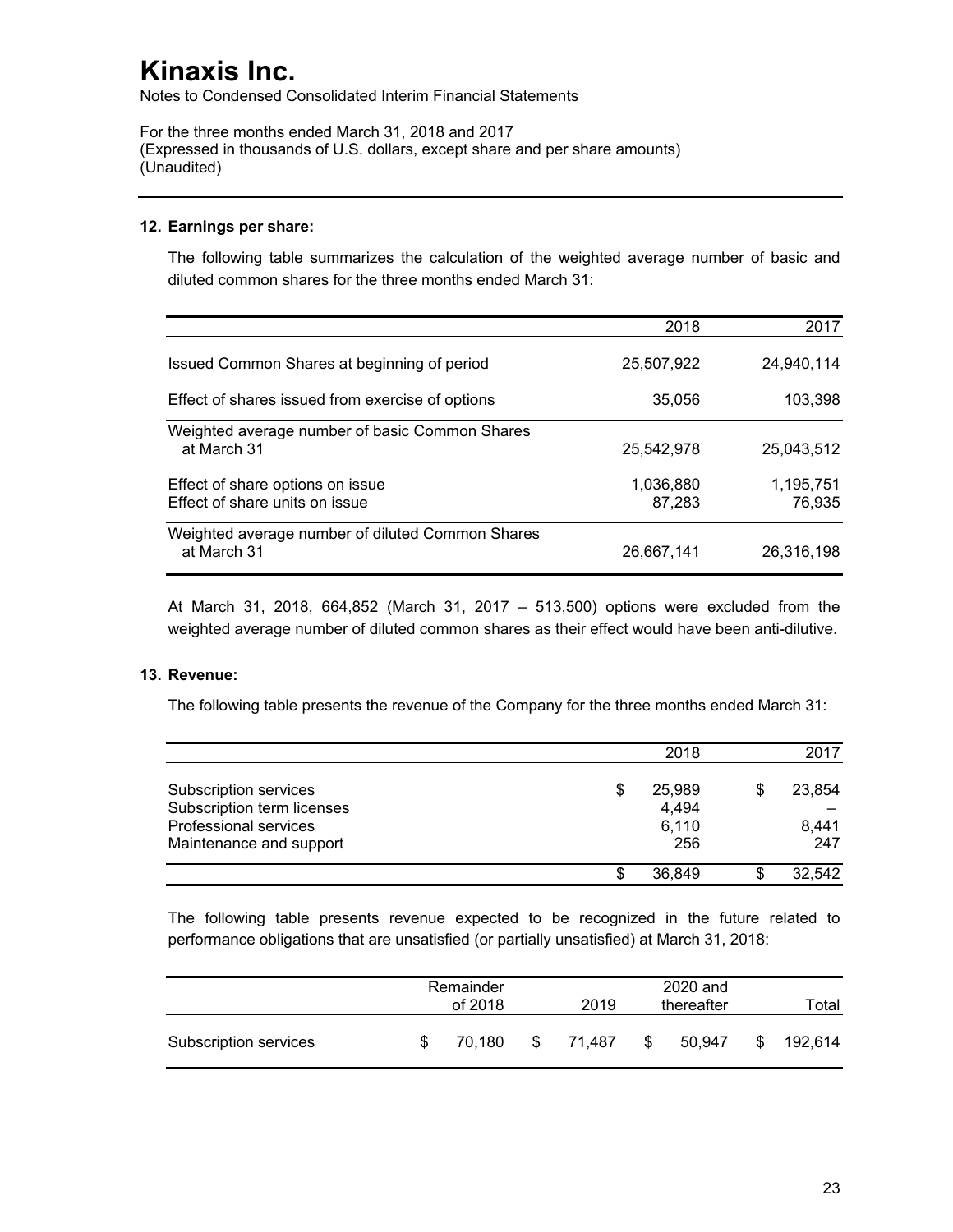Notes to Condensed Consolidated Interim Financial Statements

For the three months ended March 31, 2018 and 2017 (Expressed in thousands of U.S. dollars, except share and per share amounts) (Unaudited)

### **14. Depreciation:**

The following table presents the total depreciation expense by function for the three months ended March 31:

|                            |    | 2018  | 2017      |
|----------------------------|----|-------|-----------|
| Cost of revenue            | \$ | 1,236 | \$<br>584 |
| Selling and marketing      |    |       |           |
| Research and development   |    | 240   | 134       |
| General and administrative |    | 509   | 69        |
|                            | S  | 1.986 | 788       |

### **15. Statement of cash flow:**

The following table presents the changes in operating assets and liabilities for the three months ended March 31:

|                                        |   | 2018     | 2017     |
|----------------------------------------|---|----------|----------|
| Trade and other receivables            | S | (1,234)  | (3, 546) |
| Investment tax credit receivable       |   |          | (10)     |
| Prepaid expenses                       |   | (2, 119) | (196)    |
| Contract acquisition costs             |   | (1, 594) |          |
| Trade payables and accrued liabilities |   | 3,238    | (251)    |
| Deferred revenue                       |   | (50)     | 7,337    |
|                                        | S | (1.759)  | 3,334    |

#### **16. Financial instruments:**

(a) Fair value of financial instruments:

The fair value of financial assets and liabilities, together with their carrying amounts are as follows:

|                                                                                            |   | March 31, 2018             |   |                            |   |                   |   | December 31, 2017 |
|--------------------------------------------------------------------------------------------|---|----------------------------|---|----------------------------|---|-------------------|---|-------------------|
|                                                                                            |   | Carrying                   |   | Fair                       |   | Carrying          |   | Fair              |
| <b>Financial assets</b>                                                                    |   | value                      |   | value                      |   | value             |   | value             |
| Financial assets at amortized<br>cost:                                                     |   |                            |   |                            |   |                   |   |                   |
| Cash and cash equivalents<br>Trade and other receivables<br>Long-term unbilled receivables | S | 166.631<br>40,898<br>2,059 | S | 166.631<br>40,898<br>2,059 | S | 158,398<br>31,783 | S | 158,398<br>31,783 |
|                                                                                            | S | 209,588                    | S | 209,588                    | S | 190.181           |   | 190,181           |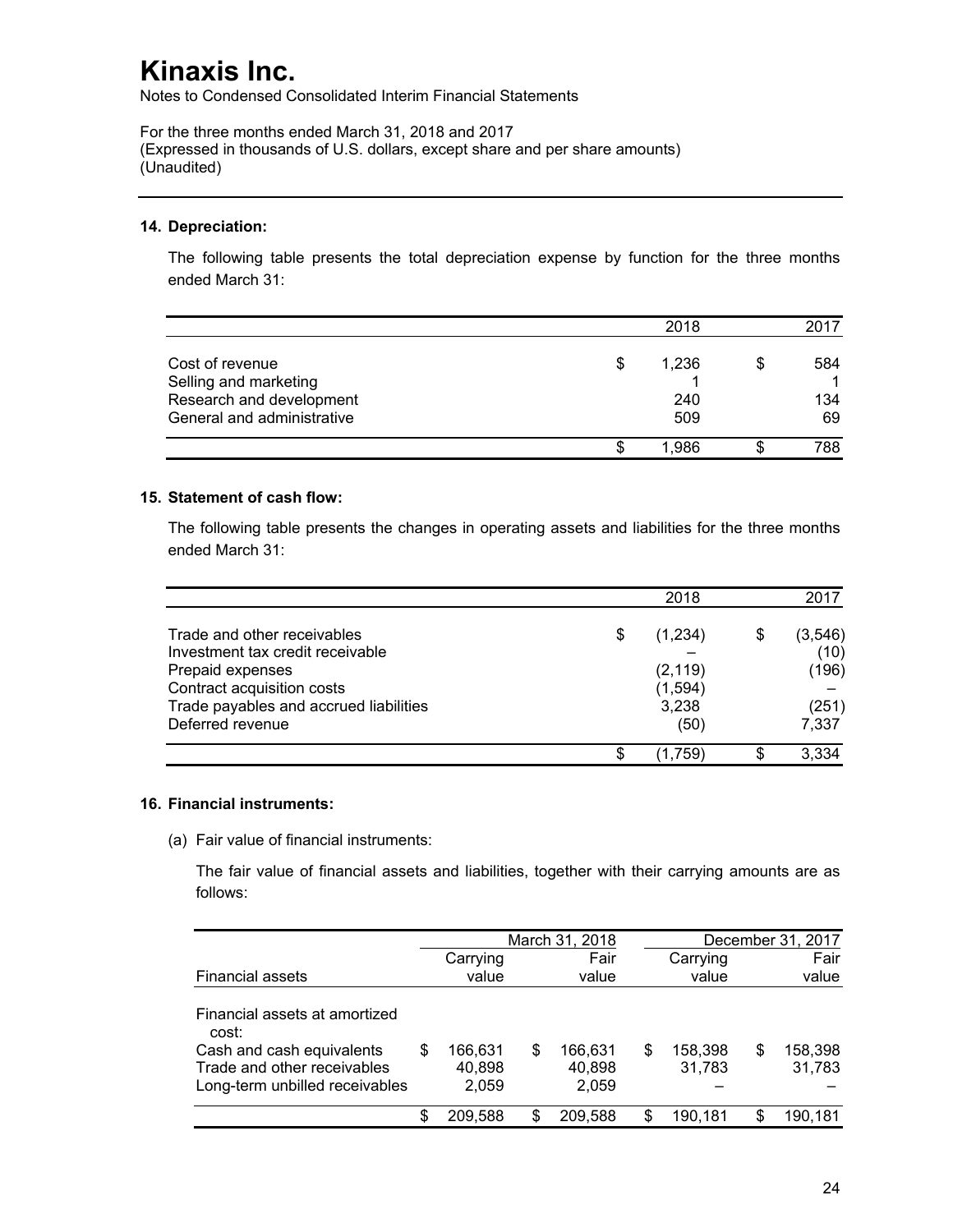Notes to Condensed Consolidated Interim Financial Statements

For the three months ended March 31, 2018 and 2017 (Expressed in thousands of U.S. dollars, except share and per share amounts) (Unaudited)

### **16. Financial instruments (continued):**

(a) Fair value of financial instruments (continued):

|                                                                                                          |   |          |   | March 31, 2018 |   |          |   | December 31, 2017 |
|----------------------------------------------------------------------------------------------------------|---|----------|---|----------------|---|----------|---|-------------------|
|                                                                                                          |   | Carrying |   | Fair           |   | Carrying |   | Fair              |
| <b>Financial liabilities</b>                                                                             |   | value    |   | value          |   | value    |   | value             |
| Other financial liabilities,<br>measured at amortized cost:<br>Trade payables and accrued<br>liabilities | S | 16.351   | S | 16.351         | S | 11.176   | S | 11.176            |

(b) Credit risk:

The following table presents maximum exposure to credit risk for net trade receivables by geographic region:

|                                                  | March 31,<br>2018                       | December 31,<br>2017           |
|--------------------------------------------------|-----------------------------------------|--------------------------------|
| <b>United States</b><br>Europe<br>Asia<br>Canada | \$<br>22,544<br>3,099<br>2,055<br>1,064 | \$<br>23,790<br>1,335<br>2,520 |
|                                                  | \$<br>28,762                            | 27,645                         |

The following table presents aging of the net trade receivables:

|                                                                      | March 31,<br>2018       |    | December 31,<br>2017 |
|----------------------------------------------------------------------|-------------------------|----|----------------------|
| Current                                                              | \$<br>14,596            | \$ | 23,158               |
| Past due:<br>$0 - 30$ days<br>$31 - 60$ days<br>Greater than 60 days | 6,282<br>1,074<br>6,810 |    | 2,609<br>13<br>1,865 |
|                                                                      | \$<br>28,762            | S. | 27,645               |

At March 31, 2018, one customer individually accounted for greater than 10% of total trade receivables (December 31, 2017 – three customers). For the three months ended March 31, 2018, one customer individually accounted for greater than 10% of revenue (three months ended March 31, 2017 – one customer).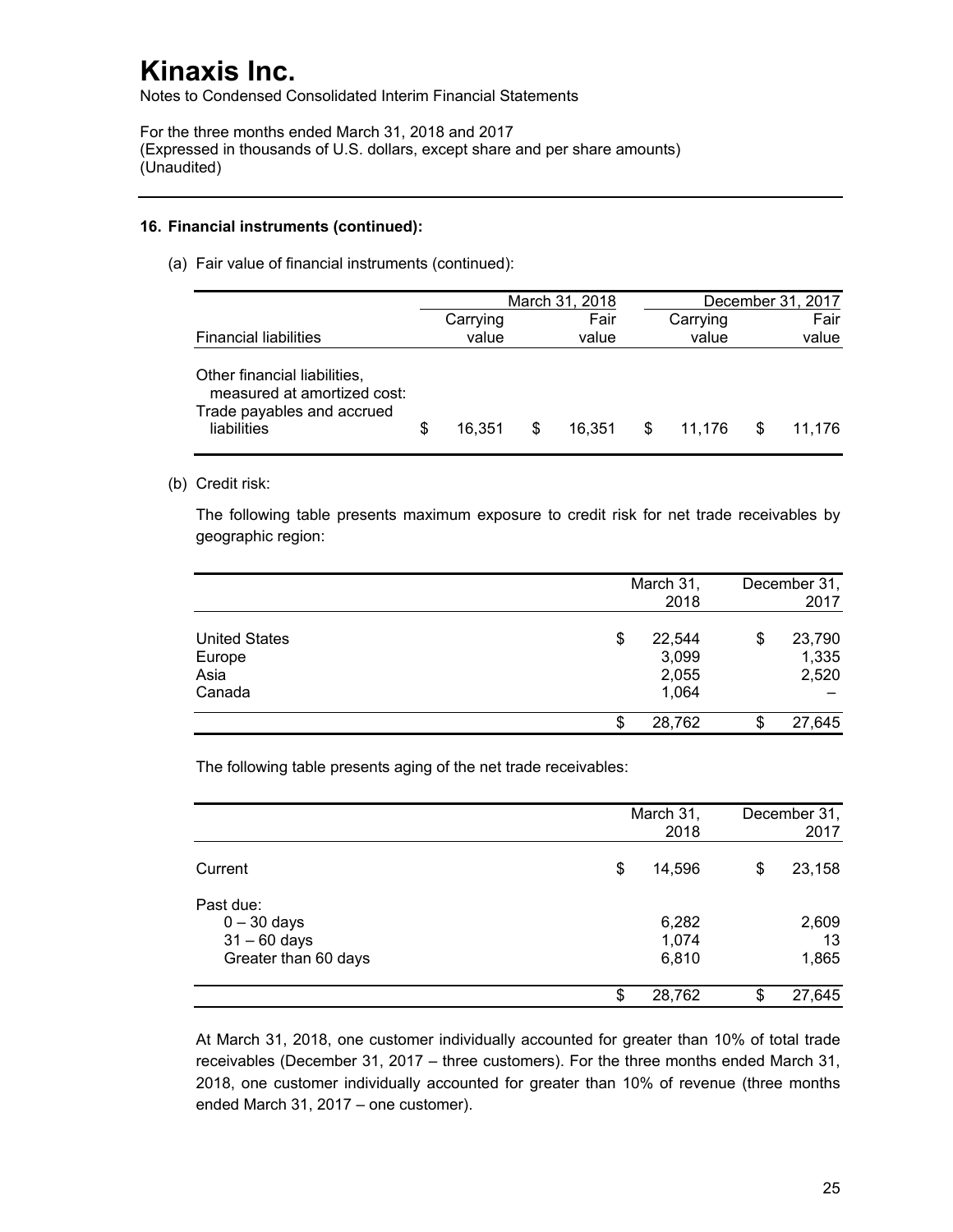Notes to Condensed Consolidated Interim Financial Statements

For the three months ended March 31, 2018 and 2017 (Expressed in thousands of U.S. dollars, except share and per share amounts) (Unaudited)

### **17. Segmented information:**

The Company's Chief Executive Officer ("CEO") has been identified as the chief operating decision maker. The CEO evaluates the performance of the Company and allocates resources based on the information provided by the Company's internal management system at a consolidated level. The Company has determined that it has only one operating segment.

### *Geographic information*

Revenue from external customers is attributed to geographic areas based on the location of the contracting customers. The following table presents external revenue on a geographic basis for the three months ended March 31:

|                                | 2018                  | 2017                |
|--------------------------------|-----------------------|---------------------|
| <b>United States</b><br>Europe | \$<br>30,836<br>3,216 | \$<br>28,053<br>637 |
| Asia<br>Canada                 | 2,294<br>503          | 3,178<br>674        |
|                                | \$<br>36,849          | \$<br>32,542        |

The following table presents total property and equipment on a geographic basis:

|                      | March 31,    |       | December 31, |        |
|----------------------|--------------|-------|--------------|--------|
|                      |              | 2018  |              | 2017   |
| Canada               | 12,049<br>\$ |       | \$           | 10,895 |
| <b>United States</b> |              | 3,397 |              | 2,876  |
| Europe               |              | 2,507 |              | 2,205  |
| Asia                 |              | 2,980 |              | 1,374  |
|                      | 20,933<br>\$ |       | \$           | 17,350 |

The following table presents total right-of-use assets on a geographic basis:

|                      | March 31,<br>2018 |
|----------------------|-------------------|
| Canada               | \$<br>8,391       |
| Europe               | 1,347             |
| Asia                 | 1,244             |
| <b>United States</b> | 896               |
|                      | \$<br>11,878      |